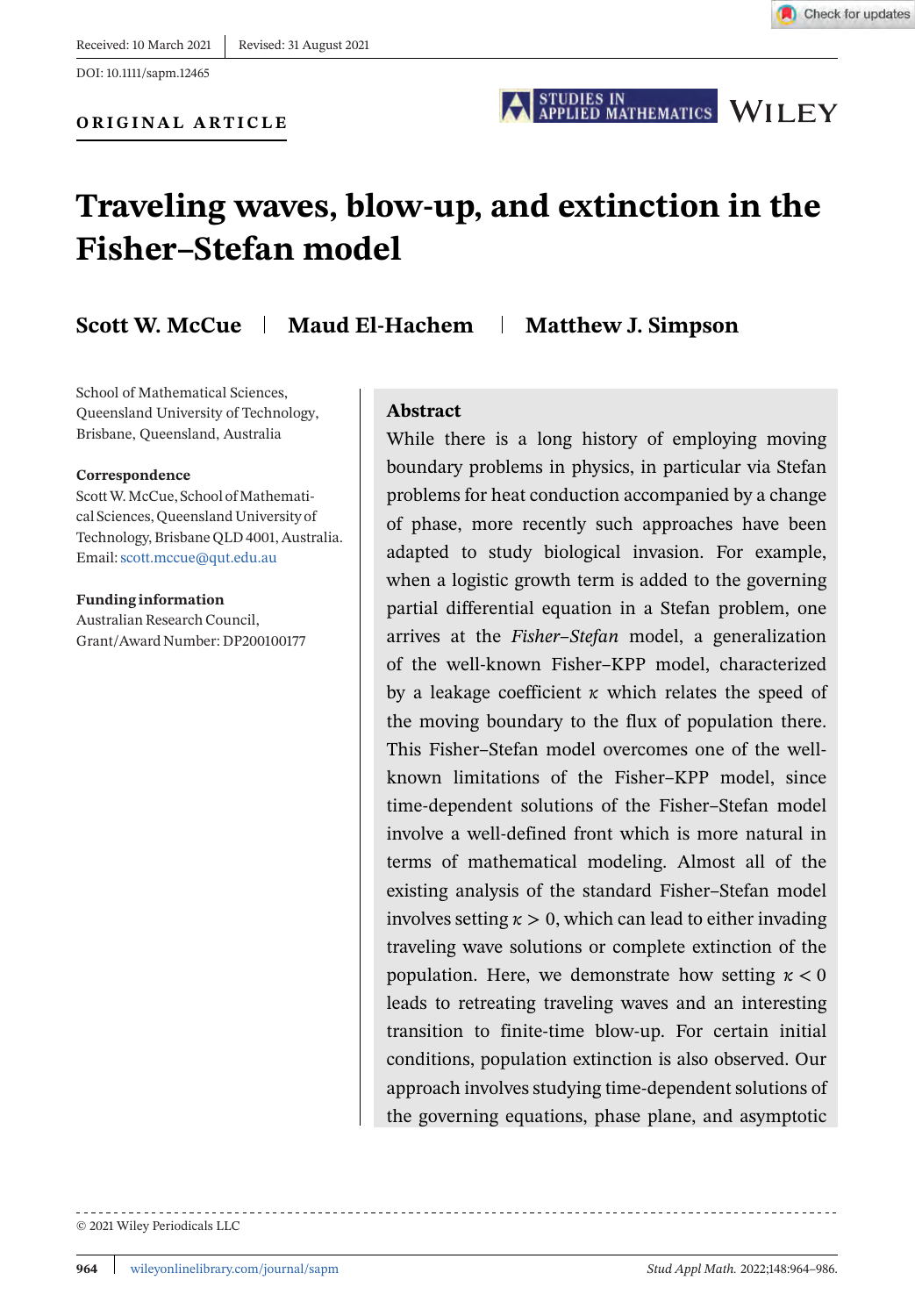analysis, leading to new insight into the possibilities of traveling waves, blow-up, and extinction for this moving boundary problem. MATLAB software used to generate the results in this work is available on Github.

#### **KEYWORDS**

blow-up, extinction, Fisher–KPP equation, moving boundary problem, retreating fronts, sharp-fronted traveling waves, Stefan problem

# <span id="page-1-0"></span>**1 INTRODUCTION**

Moving boundary problems are frequently used to model phenomena in physics, in particular melting/freezing processes where the moving boundary represents a solid/melt interface<sup>1–3</sup> or interfacial flow problems where the moving boundary is the interface between two fluids.<sup>4</sup> In diffusion-dominated processes, a moving boundary can be driven by swelling of one phase, for example, a polymer or a porous material.<sup>5–7</sup> One key motivation from a physics perspective is to use moving boundary problems to describe pattern formation at the interface, such as that which occurs when a crystal forms from a supercooled melt<sup>8,9</sup> or when viscous fingering develops in a Hele–Shaw cell. $10,11$  From a mathematical perspective, there is significant interest in studying various asymptotic or singular solutions to these models and their relevance for the underlying physics.[12](#page-19-0)

More recently, researchers have formulated a range of moving boundary problems to model the tissue dynamics and the collective motion of biological cells or bacteria.[13–15](#page-19-0) In this study, we concerned with one of the more simple such moving boundary problems, for which the governing partial differential equation is the Fisher-KPP equation.<sup>[16](#page-19-0)</sup> Our focus will be on parameter regimes for which the moving boundary retreats toward the population, instead of invading an empty space. Here, the solutions may evolve to traveling waves, undergo extinction, or blow-up in finite time, the latter of which involves the speed of the moving boundary and the slope of the population density both becoming unbounded at the blow-up time. We establish links with ill-posed models for melting/freezing.

In particular, we will study the following dimensionless moving boundary problem:

$$
\frac{\partial u}{\partial t} = \frac{\partial^2 u}{\partial x^2} + u(1 - u), \quad 0 < x < s(t),\tag{1}
$$

$$
\frac{\partial u}{\partial x} = 0 \quad \text{on} \quad x = 0,\tag{2}
$$

$$
u = 0, \quad \frac{ds}{dt} = -\kappa \frac{\partial u}{\partial x} \quad \text{on} \quad x = s(t), \tag{3}
$$

$$
u(x,0) = F(x), \quad 0 < x < s(0). \tag{4}
$$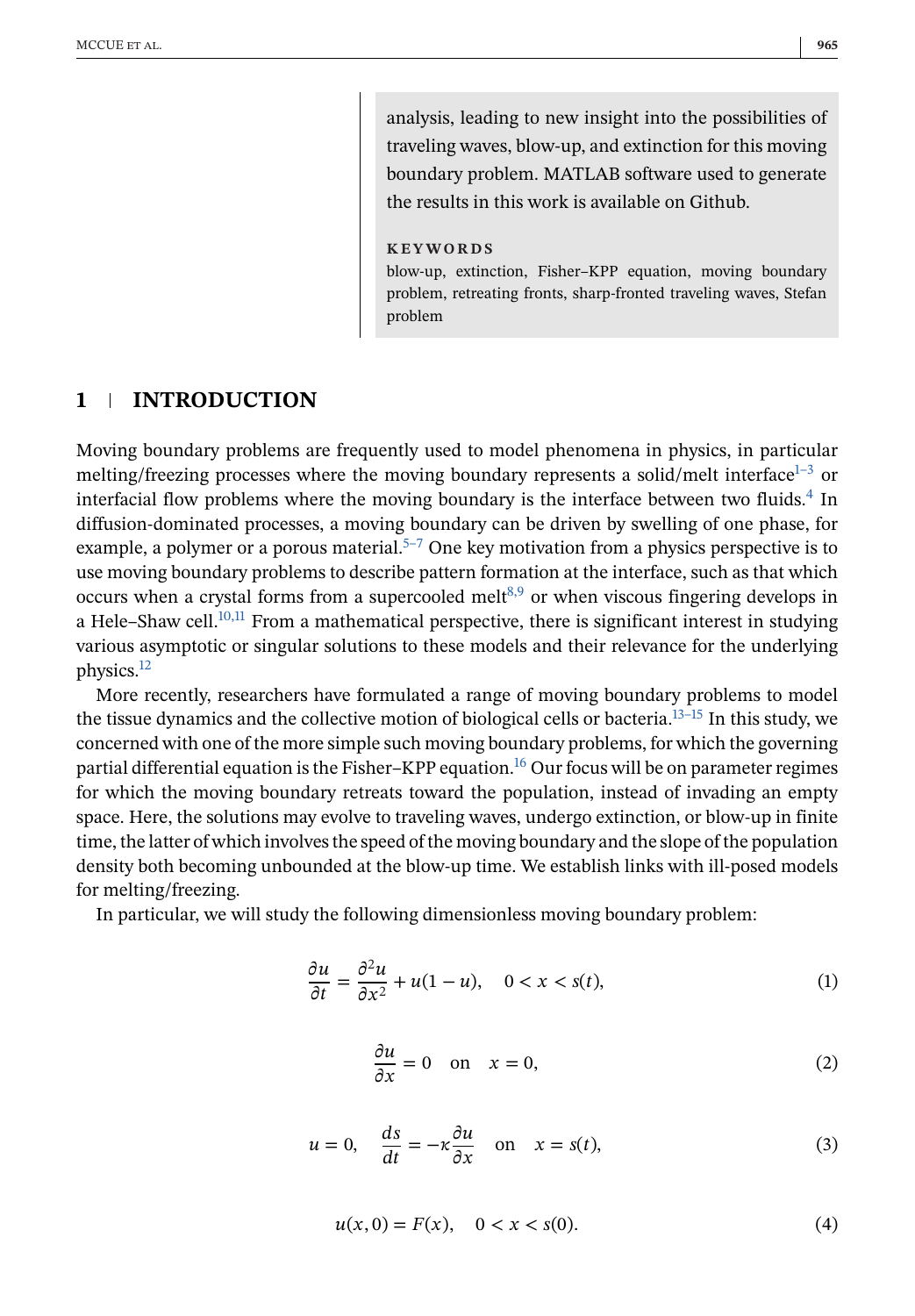Here,  $u(x, t)$  represents the density of a certain cell type (such as tumor cells or skin cells), which satisfies the Fisher–KPP equation  $(1)$ .<sup>17,18</sup> In this simple model, cell motility is described by a constant diffusion coefficient, while cell proliferation is governed by the logistic growth term (here the carrying capacity has been scaled to be  $u = 1$ ).<sup>19,20</sup> Extensive discussion and analysis of how to apply the Fisher–KPP equation to experiments in cell biology are provided in Refs. [21–26,](#page-19-0) for example. The domain for the Fisher–KPP equation [\(1\)](#page-1-0) is bounded to the right by a moving boundary  $x = s(t)$ , at which the cell density vanishes. The second condition in [\(3\)](#page-1-0) is a Stefan-like bound-ary condition<sup>[2](#page-18-0)</sup> and for this reason we refer to  $(1)$ – $(4)$  as the *Fisher–Stefan* model. The parameter  $\kappa$  in [\(3\)](#page-1-0) is a leakage coefficient that drives the speed of the interface in the same way that a Stefan number does in the analogous Stefan problem. The loss of mass at the moving boundary could be driven by invasion into  $(x > 0)$  or recession from  $(x < 0)$  a harsh environment. Alternatively, for  $\kappa$  < 0, the cell loss could be associated with a conversion of the main cell population into another cell type that is left behind as the front recedes. An argument for how  $\kappa$  could be determined given experimental data is provided in Ref. [27.](#page-19-0)

The one-phase model  $(1)-(4)$  $(1)-(4)$  $(1)-(4)$  with a single moving boundary sits within a class of Stefan-type moving boundary problems for reaction diffusion models with a linear diffusion term. Much of this work began with Du and  $\text{Lin}^{16}$  $\text{Lin}^{16}$  $\text{Lin}^{16}$ , who studied advancing fronts that either go to extinction or evolve to traveling waves. They refer to these two options as leading to a "spreading-vanishing dichotomy." Rigorous results for this one-phase problem were subsequently established for the long-time asymptotics, more general source terms, and the radially symmetric version in higher dimensions by Du and coworkers.<sup>28-30</sup> Since that time, much attention has been devoted to various generalizations, many of which are reviewed by  $Du<sup>31</sup>$  In very recent times, a variety of extensions have been documented, including a rigorous results for different boundary conditions, nonlinear or nonlocal diffusion, generalized reaction terms, with one or two phases, as well as motivation in terms of applications in ecology.<sup>32–45</sup> Formal results and numerical simulations have been described by  $us^{27,46-49}$  and others.<sup>50</sup>

Most of the key results for the core Fisher–Stefan model [\(1\)](#page-1-0)–[\(4\)](#page-1-0) hold for  $\kappa > 0$ , for which the moving boundary  $x = s(t)$  moves in the positive x-direction. For example, with  $x > 0$  and provided  $s(0) > \pi/2$ , the time-dependent solution of [\(1\)](#page-1-0)–[\(4\)](#page-1-0) will evolve toward a traveling wave profile with a speed  $0 < c < 2$  that depends on  $\kappa$ , with  $c \to 0^+$  as  $\kappa \to 0^+$  and  $c \to 2^-$  as  $\kappa \to \infty$ .<sup>[16,31,46](#page-19-0)</sup> This interval of c values for the Fisher–Stefan model is surprising because solutions of the traditional Fisher–KPP equation on  $0 < x < \infty$  evolve to traveling wave profiles with speeds  $c > 2$ and the traveling wave profiles for  $0 < c < 2$  (whose trajectories in the phase plane have spiral at the origin) are normally discarded as being unphysical, since they involve negative population densities for sufficiently large values of the independent variable  $z = x - ct$ . A stronger result for [\(1\)](#page-1-0)–[\(4\)](#page-1-0) is that if  $s(t)$  ever becomes greater than  $\pi/2 - \kappa \int_0^{s(t)} u(x, t) dx$  then the traveling wave is guaranteed.<sup>46</sup> Alternatively, for  $s(0) < \pi/2$  and  $u(x, 0) = F(x)$  sufficiently small, the solution goes extinct with  $u(x, t) \to 0$ ,  $s(t) \to s_e$  as  $t \to \infty$ , where  $s(0) < s_e < \pi/2$  is a constant.<sup>[16,31,46](#page-19-0)</sup> This behavior is interesting because solutions of the Fisher–KPP equation on  $0 < x < \infty$  with a noflux condition at  $x = 0$  do not ever go extinct. Together the above results are referred to by Du and coworkers as the spreading-vanishing dichotomy.<sup>16,31</sup>

Much less attention has been devoted to [\(1\)](#page-1-0)–[\(4\)](#page-1-0) for  $\kappa < 0.^{27,48}$  $\kappa < 0.^{27,48}$  $\kappa < 0.^{27,48}$  Here, the moving boundary  $x =$  $s(t)$  propagates in the negative x-direction. For  $-1 < \kappa < 0$ , we have previously shown that, for sufficiently large  $s(0)$ , solutions to  $(1)-(4)$  $(1)-(4)$  $(1)-(4)$  very quickly evolve toward receding traveling wave profiles that persist as long as  $s(t) \gg 1$  (ultimately the no-flux condition at  $x = 0$  will disturb this trend).<sup>27</sup> These traveling wave solutions move with speed  $c \sim \kappa/\sqrt{3}$  as  $\kappa \to 0$  and  $c \sim -2^{-1}(1+\kappa)^{-1/2}$  as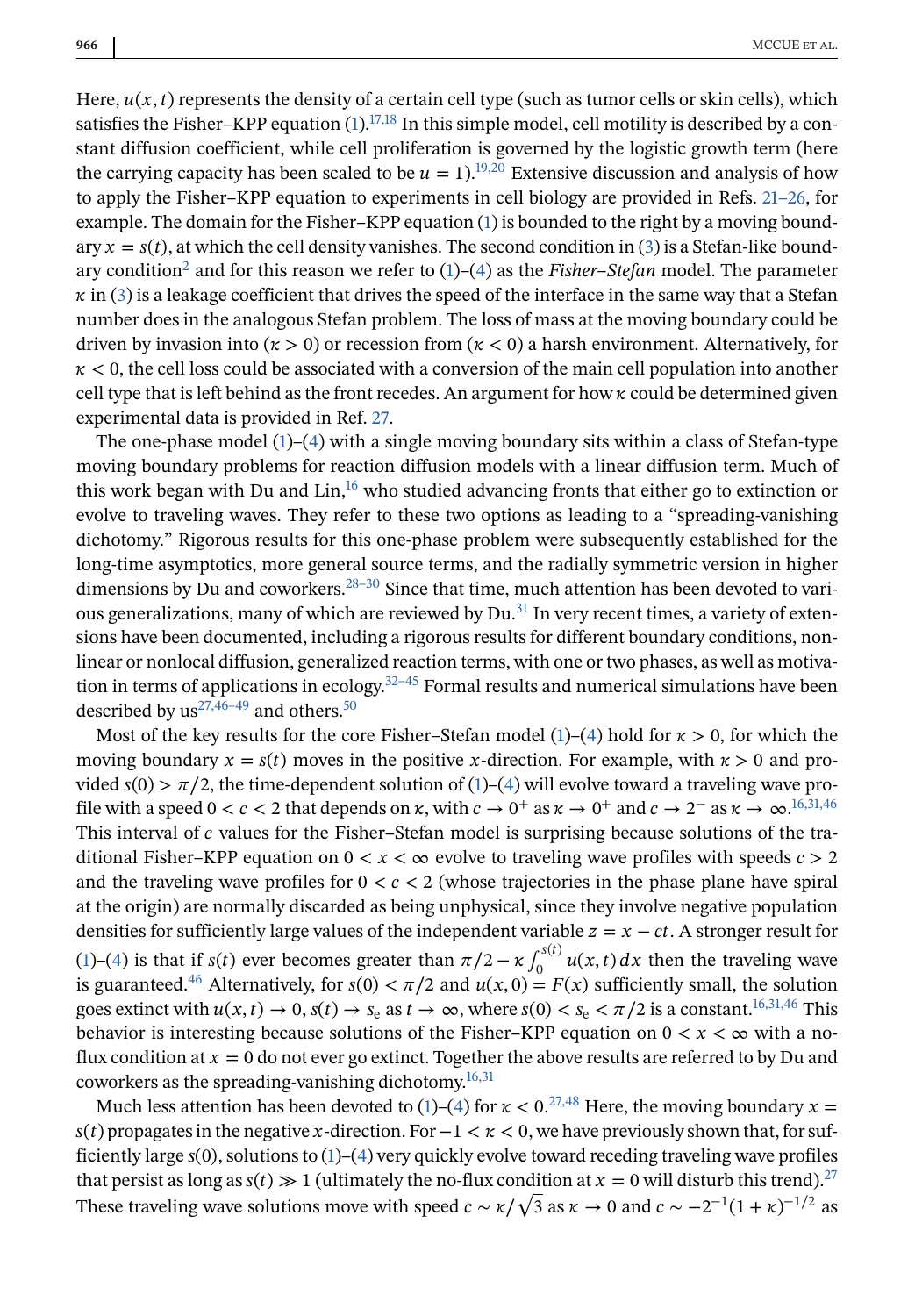<span id="page-3-0"></span> $\kappa \rightarrow -1^+$ ; their profiles correspond to portions of trajectories in the phase plane that emerge from a saddle point (but are not heteroclinic orbits). An exact solution for  $c = -5/\sqrt{6}$  can be written down in terms of the equianharmonic case of the Weierstrass p-function.<sup>48,51</sup> There is a stationary wave solution for  $\kappa = 0$ , which corresponds to a homoclinic orbit in the phase plane.<sup>[27](#page-19-0)</sup> Again, all of these traveling wave trajectories for  $c \leq 0$  are normally discarded as being unphysical, as their full trajectories in the phase plane involve negative population densities. Note the shape of the traveling wave profiles for  $-1 < \kappa < 0$  are qualitatively similar to those for  $\kappa > 0$ , except that they become steeper as  $\kappa$  decreases.

In Section 2 of the paper, we are mostly concerned with presenting new results for the parameter regime  $\kappa < -1$ ,  $s(0) \gg 1$ , for which a phase-plane analysis shows there are no traveling wave solutions. We demonstrate that time-dependent solutions to  $(1)$ – $(4)$  can blow up in finite time for  $\kappa < -1$ , with  $ds/dt \to -\infty$  as  $t \to t_c$ , and conjecture that for the borderline case  $\kappa = -1$  the blow up is at infinite time. These results are interesting because this type of blow up has not ever been observed before for models with the Fisher–KPP equation. For  $s(0) = \mathcal{O}(1)$ , in Section [3](#page-9-0) we rescale the problem to compare with a well-studied ill-posed Stefan problem for melting a superheated solid (or freezing a supercooled liquid). In this case, as well as the option of blow-up in finite time, solutions may go to extinction, whereby the population approaches zero in a nonzero domain in the long time limit. We argue that for  $s(0) = \mathcal{O}(1)$ , the critical value of  $\kappa$  that separates blow-up from extinction depends on the initial population and a parameter that measures cell proliferation (this parameter is equal to  $s(0)^2$  in the version of the problem [\(1\)](#page-1-0)–[\(4\)](#page-1-0)). Furthermore, we provide estimates for the distance the moving boundary travels before the solution goes to extinction. As such, we provide new links between the Fisher–Stefan moving boundary model with ill-posed Stefan problems. Finally, we provide concluding remarks in Section [4.](#page-17-0) Full details of our numerical scheme are provided in Appendix [A,](#page-21-0) while MATLAB software to solve the time-dependent PDE models in this work is available on [Github.](https://github.com/ProfMJSimpson/Fisher_blowup)

# **2 TRAVELLING WAVES AND BLOW-UP FOR**  $s(0) \gg 1$

#### **2.1 Time-dependent solutions**

In this section, we explore the time-dependent behavior of solutions to  $(1)-(4)$  $(1)-(4)$  $(1)-(4)$  for cases in which  $s(0) \gg 1$ . The motivation here is to observe the solution evolving to a traveling wave profile (-1 <  $\kappa$  < 0) or blowing up in finite time ( $\kappa$  < -1). Provided that  $s(t) \gg 1$ , the consequences of imposing the no-flux condition [\(2\)](#page-1-0) are negligible (thus, in effect, we are treating [\(1\)](#page-1-0)–[\(4\)](#page-1-0) on  $-\infty < x \leq s(t)$ ).

For that purpose, we use the initial condition

$$
F(x) = \alpha(1 - \mathcal{H}(s(0))),\tag{5}
$$

which is simply a step function, where  $H(x)$  is the Heaviside function and  $\alpha > 0$  is a parameter that stipulates the initial density. A crucial step for our numerical scheme is to map  $0 < x < s(t)$ to a fixed domain  $0 < y < 1$  via  $y = x/s(t)$ . The solutions we are interested in turn out to be very steep near  $x = s(t)$   $(y = 1)$  and very flat near  $x = 0$   $(y = 0)$ , and so it proves useful to discretize the unit interval in  $y$  with an uneven mesh such that the grid points are increasing close together as y increases. For most of the simulations in this paper we use  $N = 1001$  grid points so that the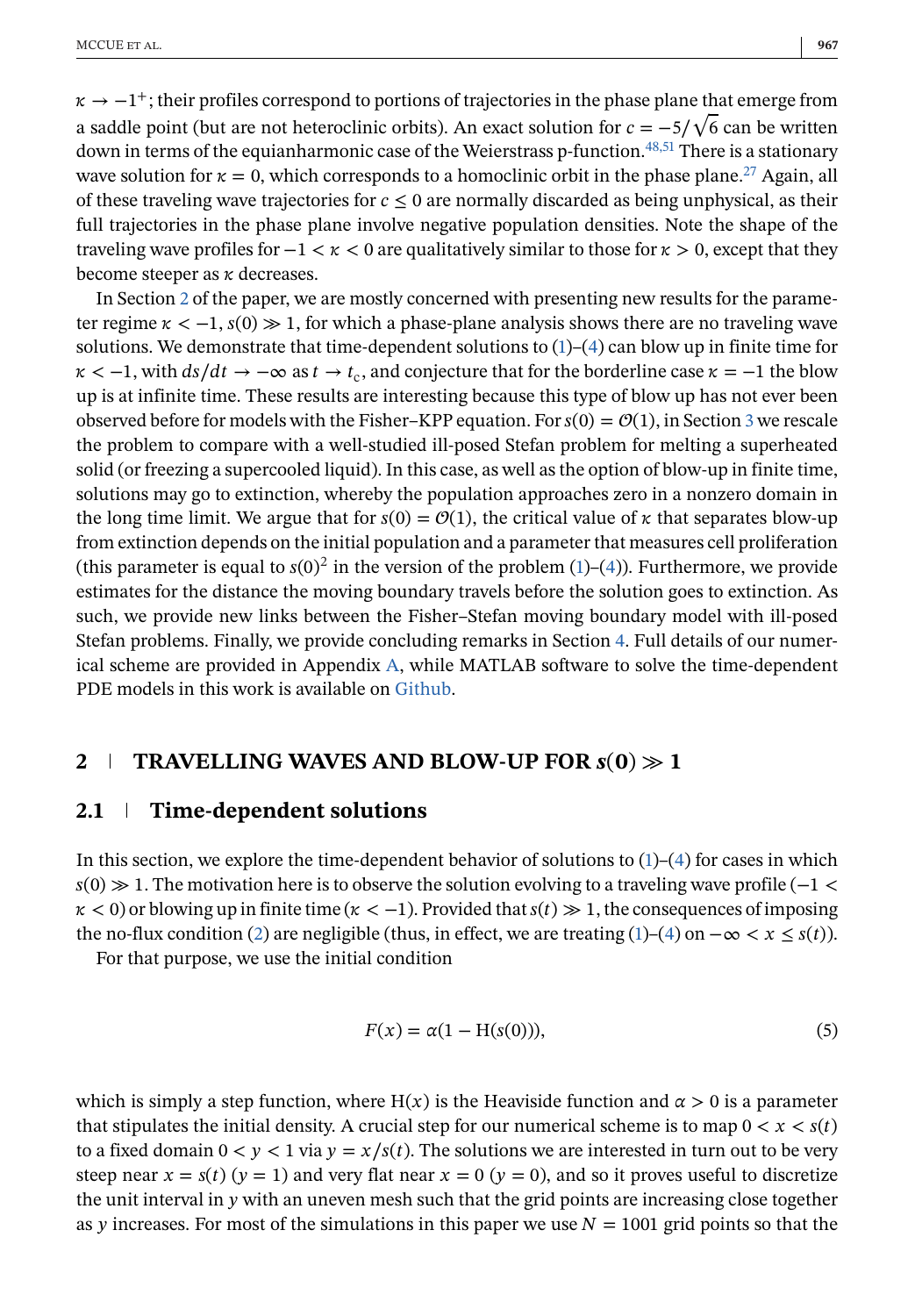<span id="page-4-0"></span>

**FIGURE 1** Time-dependent solutions of [\(1\)](#page-1-0)–[\(4\)](#page-1-0) for three different values of  $\kappa$ : (A)  $\kappa = -0.98$ ; (B)  $\kappa = -1$ ; and (C)  $\kappa = -1.01$ . In each case, we have use the initial condition [\(5\)](#page-3-0) with  $\alpha = 0.5$  and  $s(0) = 1000$ . The solutions are drawn at unit time intervals up to (A)  $t = 13$ , (B)  $t = 8$ , and (C)  $t = 6$ . These three examples are representative of solutions that appear to  $(A)$  evolve to a traveling wave,  $(B)$  blow up in infinite time, and  $(C)$  undergo finite-time blow-up

smallest grid spacing near  $y = 1$  is  $1 \times 10^{-6}$ . The details of the numerical scheme are recorded in Appendix [A.](#page-21-0)

In Figure 1, we show numerical solutions for three different values of leakage coefficient  $\kappa$ , all computed with the initial condition [\(5\)](#page-3-0) with  $\alpha = 0.5$  and  $s(0) = 1000$ . In panel A, the solution for  $\kappa = -0.98$  is representative of solutions for  $-1 < \kappa < 0$ . Here, as the interface  $x = s(t)$  begins to propagate in the negative x-direction, the maximum value of u begins to rise from  $u = 0.5$  at  $t=0$  toward  $u=1$ , and the solution appears to evolve to a constant shape moving from right to left with constant speed (the solutions are drawn at equally spaced times  $t = 0, 1, 2, ...$ ). Indeed, as demonstrated in El-Hachem et al, $^{27}$  this solution is evolving toward a traveling wave profile that we explore further in Subsection 2.2. Of course, this convergence to a traveling wave cannot continue indefinitely, as we have imposed a no-flux condition at  $x=0$  in our numerical scheme; however, these almost-traveling-wave profiles persist until  $s(t) = \mathcal{O}(1)$ . We defer a discussion about the effects of [\(2\)](#page-1-0) until Section [3.](#page-9-0) Note that this qualitative behavior we see in Figure 1 for the initial condition with  $\alpha = 0.5$  is observed for all  $0 < \alpha < 1$ .

Figure 1B–C contains two more numerical solutions, one for  $\kappa = -1$  and the other for  $\kappa =$ −1.01. These solutions are for parameter values not considered previously in the literature. In both cases, the solution does not appear to evolve to a traveling wave. In panel B, with  $\kappa = -1$ , it is clear the speed of the interface continues to increase as time progresses (again, the solutions are drawn at equally spaced times), while in panel C, with  $\kappa = -1.01$ , this trend is also apparent, although this figure does not show what happens for latter times. We defer further discussion on these solutions for  $\kappa \leq -1$  until Subsection [2.3.](#page-6-0)

#### **2.2 Traveling wave solutions,**  $-1 < \kappa < 0$

In this subsection, we briefly review the key results for the existence of traveling wave solutions for the parameter range  $-1 < \kappa < 0$ .<sup>[27](#page-19-0)</sup> With this in mind, we write  $u = U(z)$ , where z is the traveling wave coordinate  $z = x - ct$ , so that U satisfies

$$
\frac{d^2U}{dz^2} + c\frac{dU}{dz} + U(1 - U) = 0.
$$
 (6)

Here,  $c$  is the speed of the traveling wave solution.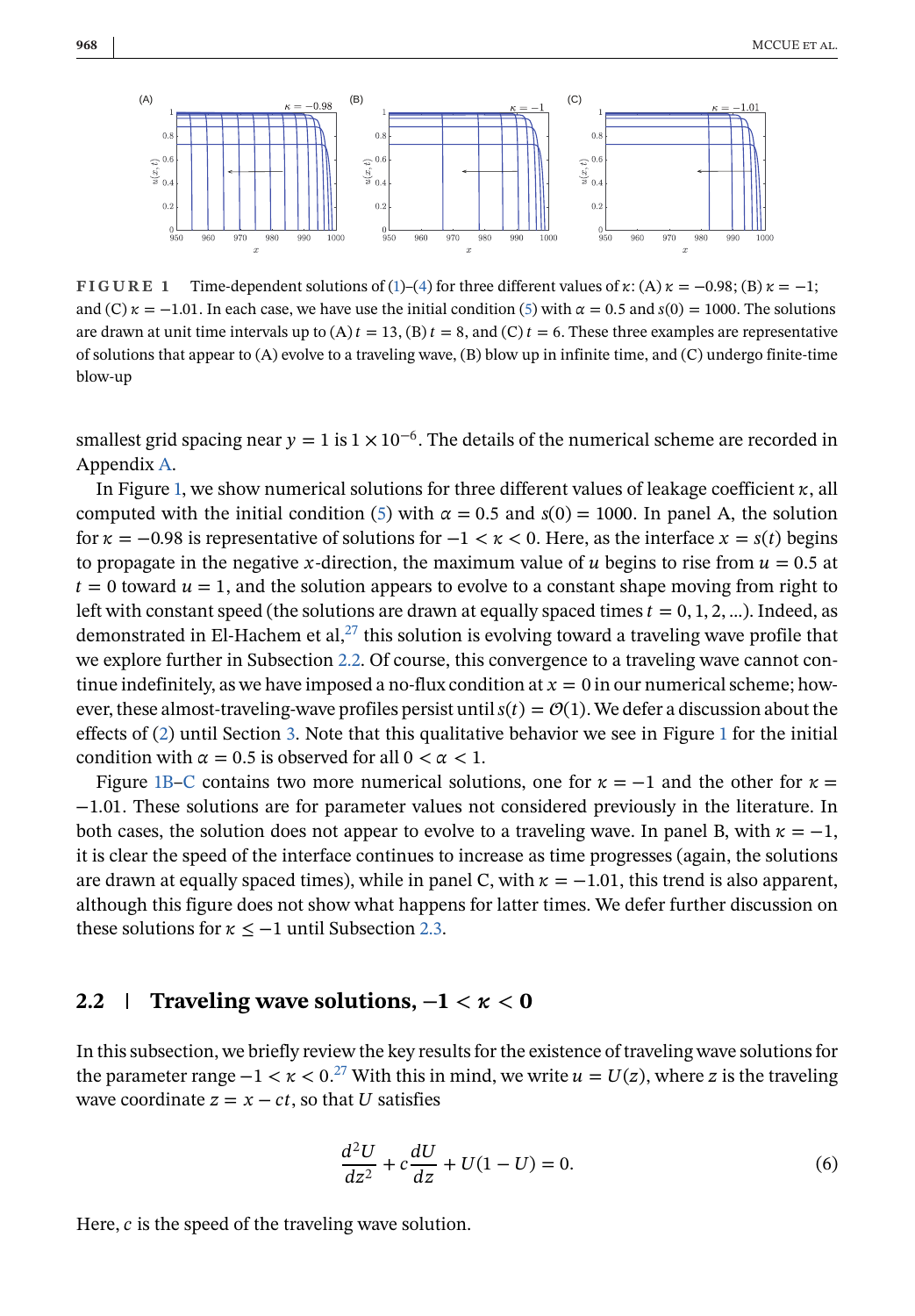<span id="page-5-0"></span>For the physically relevant boundary conditions we have in mind here, namely,

$$
U \to 1^{-}, \quad \frac{dU}{dz} \to 0^{-}, \quad \text{as} \quad z \to -\infty,
$$
 (7)

most studies of [\(6\)](#page-4-0) are for  $c > 0$ . In that case, traditional traveling wave solutions to the Fisher– KPP equation, for  $c \ge 2$ , correspond to heteroclinic orbits that join the saddle point representing (7) with the origin  $U = 0$ ,  $dU/dz = 0$ . As mentioned in Section [1,](#page-1-0) for the Fisher–Stefan problem [\(1\)](#page-1-0)–[\(4\)](#page-1-0) with  $x > 0$  and sufficiently large initial values of  $s(0)$ , solutions evolve to traveling wave solutions for  $0 < c < 2$ ; these correspond to the portion of the heteroclinic orbit joining the saddle and the origin that has  $U \geq 0$ ,  $dU/dz \geq 0$ .

Turning now to the regime we are interested in here, namely,  $c < 0$ . In this case, we let  $V =$  $-dU/dz$ , so that [\(6\)](#page-4-0) is rewritten as the coupled system of first-order equations

$$
\frac{dU}{dz} = -V,\tag{8}
$$

$$
\frac{dV}{dz} = -cV + U(1 - U). \tag{9}
$$

The phase plane  $(U, V)$  is simply a reflection of the traditional representation about the U-axis. As such, the qualitative behavior of trajectories carries over from before. That is, for  $-2 < c < 0$ the equilibrium point at the origin is a spiral, just like that for  $0 < c < 2$  except for the reflection, while the origin for  $c \leq -2$  is a node as with  $c \geq 2$ , again with reflection.

We demonstrate these ideas with four examples in Figure [2,](#page-6-0) drawn for the different values of  $c = -0.1, -1, -2,$  and  $-5$ . These results are found by solving (8)–(9) numerically using Heun's method with a constant step size  $dz$ . In each case shown in this figure, we have drawn (thick, red) the portions of the phase plane that correspond to the traveling wave solutions we are concerned with. These all begin at  $(U, V) = (0, 0)$  and traverse the fourth quadrant until they intersect the Vaxis at some special value,  $V = V^*$  say. For the four examples presented in Figure [2,](#page-6-0) the numerical estimates of  $V^*$  are (A)  $c = -0.1$ ,  $V^* = -0.643$ , (B)  $c = -1$ ,  $V^* = -1.32$ , (C)  $c = -2$ ,  $V^* = -2.21$ , and (D)  $c = -5$ ,  $V^* = -5.10$ . Given the Stefan condition [\(3\)](#page-1-0), we know that  $c = -\kappa V^*$ , so these numerical estimates in the phase plane correspond to panels  $(A) \kappa = -0.156$ ,  $(B) \kappa = -0.753$ ,  $(C)$  $\kappa = -0.904$ , and (D)  $\kappa = -0.981$ . For each of these  $\kappa$  values, our numerical simulations show that time-dependent solutions of the full Fisher–Stefan model [\(1\)](#page-1-0)–[\(4\)](#page-1-0) with  $s(0) \gg 1$  evolve toward the traveling wave profiles with the predicted values of  $c$ .

For completeness, we also show in Figure [2a](#page-6-0) number of trajectories (thin, purple) that do not begin at the saddle point at  $(U, V) = (1, 0)$  and so do not satisfy (7). None of these are physicallyrelevant traveling wave solutions. We have also shown the trajectories that represent either invading traveling wave solutions (thick, green). For panels  $A-B$ , for which the values of  $c$  lie in the interval  $-2 < c < 0$ , these trajectories are normally discarded since the spirals involve negative portions of the population; however, for the Fisher–Stefan model [\(1\)](#page-1-0)–[\(4\)](#page-1-0) with  $\kappa > 0$ , these are truncated at when they first meet the V-axis. For panels C–D, for which  $c \leq -2$ , the invading traveling wave trajectories (thick, green) represent traditional traveling wave solutions to the Fisher– KPP equation.

It is easy to see that the solutions of [\(6\)](#page-4-0) for  $c < 0$  that satisfy (7) (corresponding to the thick red curves in Figure [2\)](#page-6-0) exist for  $-\infty < c < 0$ . In the limit  $c \to -\infty$ , we see from (8)–(9) that  $dV/dU = -c + U(1-U)/V \sim -c$  which suggests the relevant trajectories in the phase-plane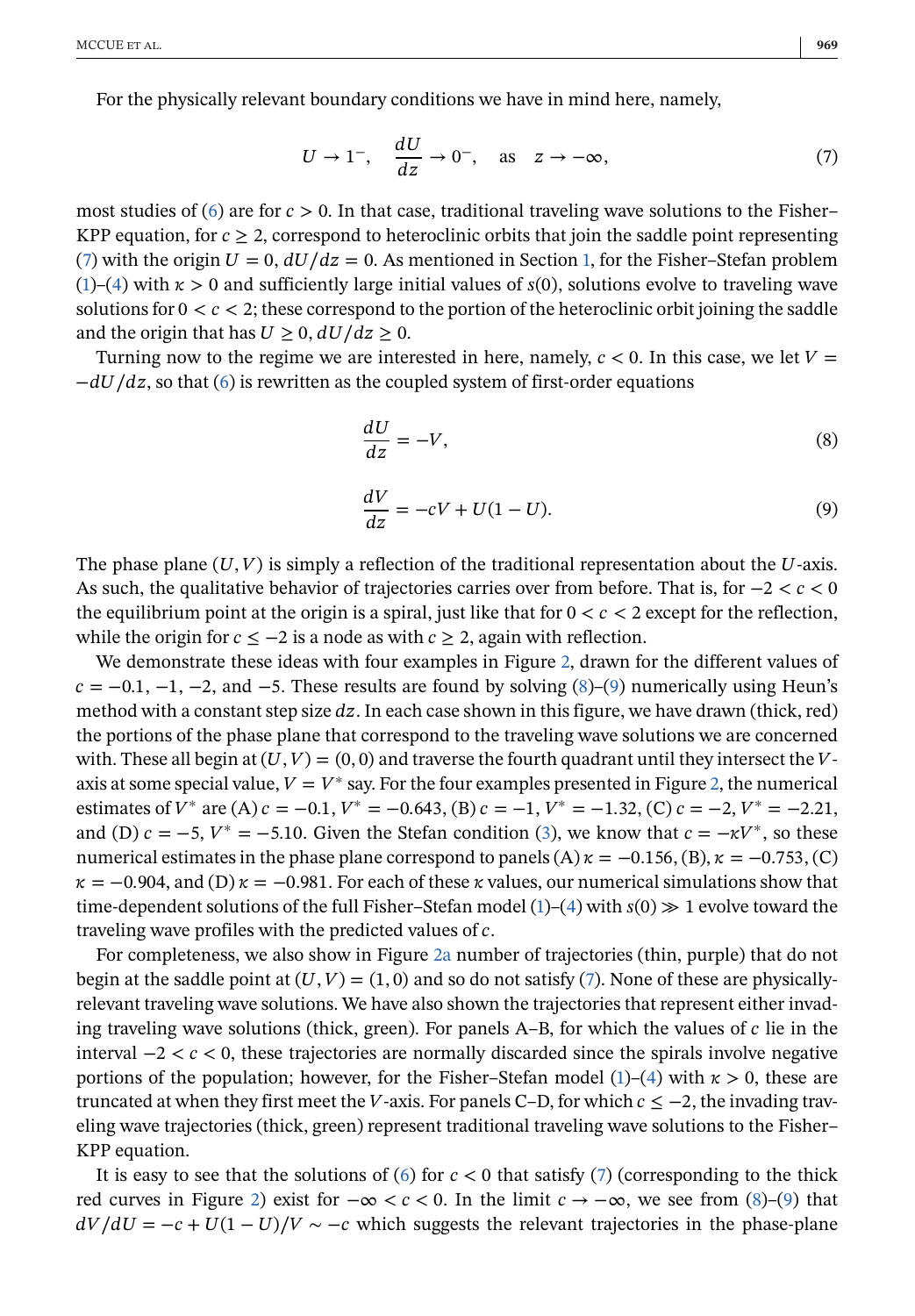<span id="page-6-0"></span>

**FIGURE 2** Representative phase planes for  $(A)$   $c = -0.1$ ,  $(B) -1$ ,  $(C) -2$ , and  $(D) -5$ , drawn by numerically integrating [\(8\)](#page-5-0)–[\(9\)](#page-5-0). In each case, the thick trajectory in red represents the solution to [\(6\)](#page-4-0) that satisfies the far-field condition [\(7\)](#page-5-0). These trajectories are truncated at the V-axis at some value  $V = V^*$  (indicated by the solid black disc) which allows for the numerical prediction of  $\kappa$  via  $c = -\kappa V^*$ , thereby linking these traveling wave profiles with the intermediate-time solutions to the moving boundary problem [\(1\)](#page-1-0)–[\(4\)](#page-1-0). Note the green thick trajectories are the heteroclinic orbits that connect the saddle point  $(U, V) = (1, 0)$  with the fixed point at the origin

approach the straight lines  $V = c(U - 1)$ . Given  $V^* = V|_{U=0}$ , we have  $\kappa \to -1^+$  as  $c \to -\infty$ . In El-Hachem et al,  $^{27}$  $^{27}$  $^{27}$  we derive the approximation

$$
U \sim 1 - e^{-cz} + \frac{e^{-cz}(2cz - 1 + e^{-cz})}{2c^2} \quad \text{as} \quad c \to -\infty,
$$
 (10)

which leads to the limiting behavior  $\kappa \sim -1 + (2c^2)^{-1}$  as  $c \to -\infty$  or, in other words,  $c \sim -2^{-1}(1+\epsilon)$  $(\kappa)^{-1/2}$  as  $\kappa \to -1^+$ .

# **2.3 Finite-time blow up,**  $\kappa < -1$

The previous subsection summarizes recently recorded results for values of the leakage coefficient in the interval  $-1 < \kappa < 0$ , for which time-dependent solutions of [\(1\)](#page-1-0)–[\(4\)](#page-1-0) evolve to traveling waves. Since the phase-plane analysis in that subsection does not apply for  $\kappa \leq -1$ , we are now motivated to explore the time-dependent behavior of solutions in this parameter regime.

Returning to Figure [1,](#page-4-0) the solutions in panels B and C do not appear to approach a traveling wave like the solution in panel A. For example, the moving boundary in panel B ( $\kappa = -1$ ) appears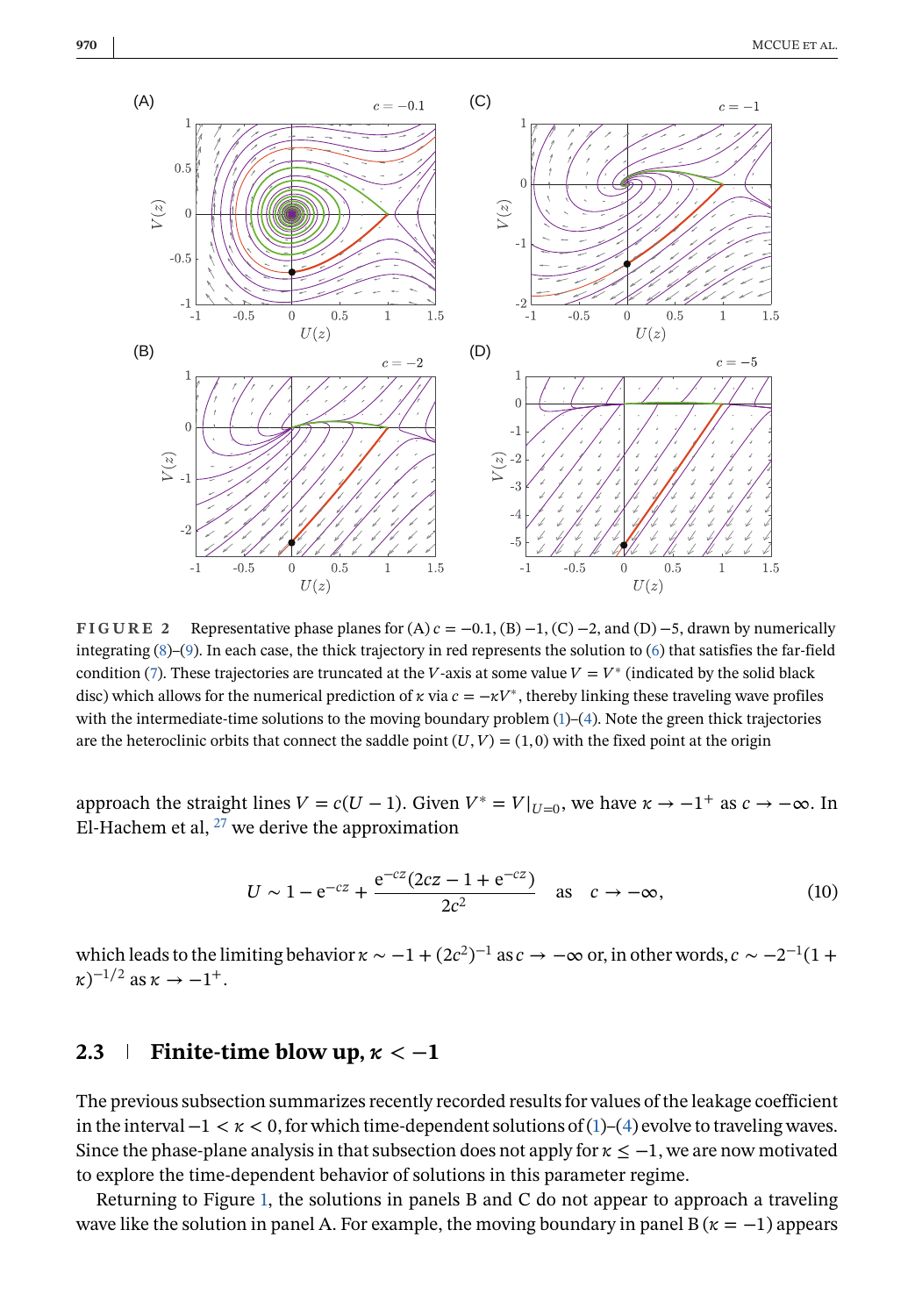<span id="page-7-0"></span>

**FIGURE 3** Numerical results for [\(1\)](#page-1-0)–[\(4\)](#page-1-0) showing the dependence of (A) the speed of the moving boundary  $ds/dt$  and (B) location of the moving boundary  $s(t)$  versus t. The arrows indicate increasing values of  $\kappa$ . From bottom left to top right, the solutions are drawn for  $\kappa = -1.2, -1.15, -1.1, -1.05, -1.03, -1.02, -1.01, -1, -0.998$ , −0.995, −0.99, −0.98, −0.95, −0.9, −0.8, and −0.5

to move a longer distance at each time-interval, remembering that each solution is drawn at unit intervals  $t = 0, 1, 2, ...$  The largest time shown in Figure [1B](#page-4-0) is  $t = 7$  and indeed the location of the moving boundary for  $t = 8$  is too far to the left to fit on the figure. Similarly, for the solution in panel C ( $\kappa = -1.01$ ), the largest time shown is  $t = 5$  since the solution for  $t = 6$  does not fit on this scale.

To further explore the ultimate behavior of these solutions, we present in Figure 3A plots of the speed of the moving boundary  $x = s(t)$  versus time for various values of  $\kappa$ . For the eight examples with  $-1 < \kappa < 0$ , we clearly see the speed leveling off to a constant value as time increases, supporting our observations that solutions in this parameter regime evolve to traveling waves. On the other hand, for the six examples with  $\kappa < -1$ , the speed appears to approach a vertical asymptote, suggesting there is a form of finite-time blow-up with  $ds/dt \to -\infty$  as  $t \to t_c^-$ . For instance, for  $\kappa = -1.01$ , corresponding to the solution in Figure [1C,](#page-4-0) the blow-up time appears to be roughly  $t_c \approx 6.4$ .

A slightly different perspective is provided by plotting the moving boundary location  $s(t)$  versus time t, as in Figure 3B. Here, we see solutions for  $-1 < \kappa < 0$  evolve to straight lines with nonzero slopes that correspond to the traveling wave speeds, while solutions for  $\kappa < -1$  appear to truncate at finite values of *s* at the finite blow-up time, which suggests that  $s \to s_c^+$  as  $t \to t_c^-$ . For the particular example  $\kappa = -1.01$ , the numerical estimate for the end point is  $s_c \approx 975$ .

It is useful to explore the scalings in the blow-up limit  $t \to t_c^-$ . We plot in Figure [4](#page-8-0) the dependence of ln( $-ds/dt$ ) and ln( $s(t) - s_c$ ) versus ln( $t_c - t$ ). On this scale, it appears that in both panels A and B the curves are roughly linear with slope −1∕2, suggesting a power-law relationship in the limit. We return to this issue in Section [3.](#page-9-0)

The shape of the solution at blow-up appears to be qualitatively similar to that for times leading up to blow-up. For example, for the simulation shown in Figure [1C,](#page-4-0) where we have  $\kappa = -1.01$ , the numerical estimate of the blow-up profile is included in Figure [5](#page-8-0) as a solid blue curve. This numerical solution is computed very slightly before the estimated blow-up time, which is  $t_c \approx 6.4$ . While it is difficult to appreciate the difference between this solution and those for previous times, the key point is that this form of blow-up is characterized by the slope of the solution becoming infinite at  $x = s(t)$  where  $u(s(t), t) = 0$ . A simple estimate of the solution near blow-up for  $\kappa \sim$  $-1^-$  can be written down by looking for a solution  $u \sim w(\zeta)$ , where  $\zeta = s(x - s(t))$ , assuming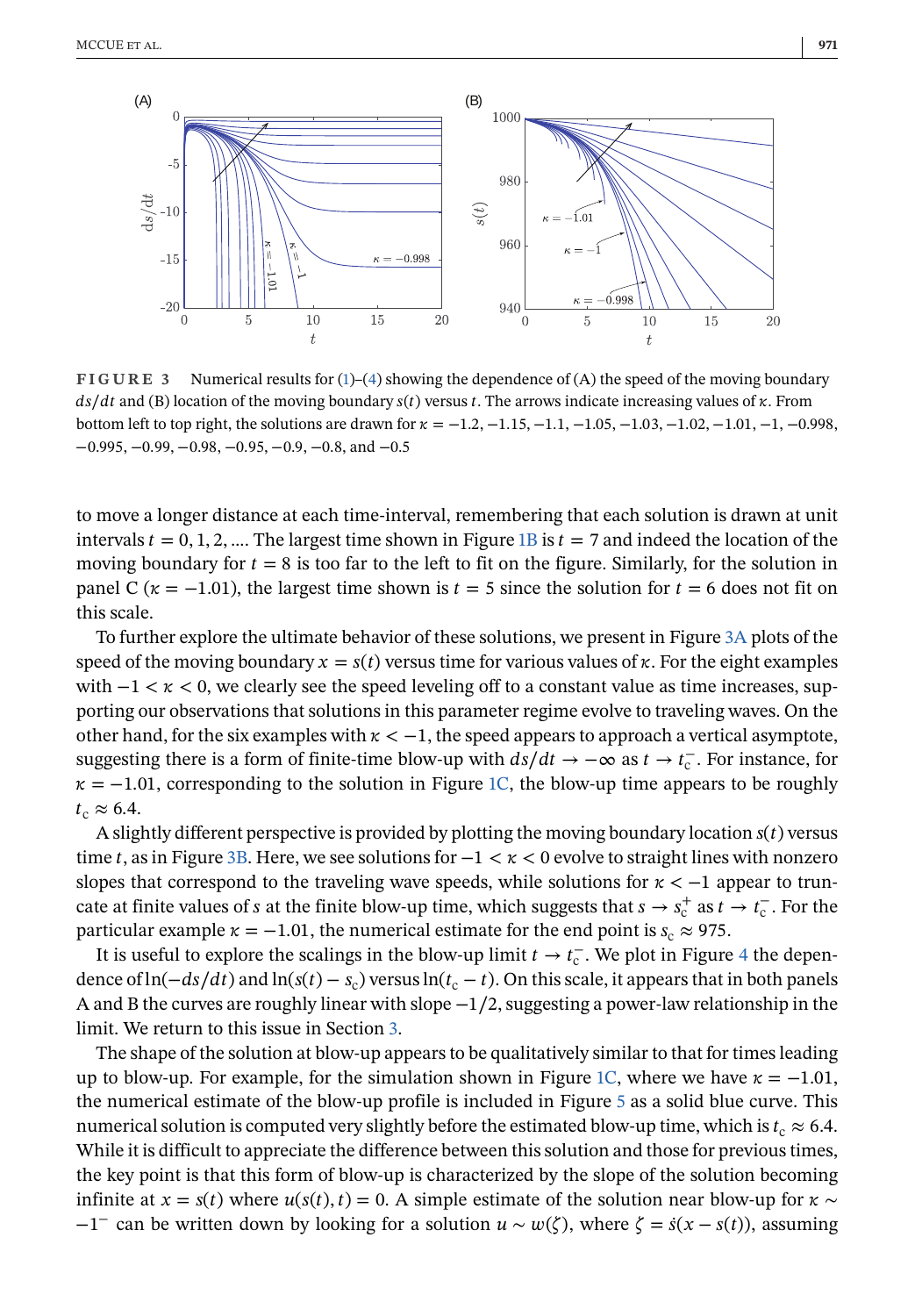<span id="page-8-0"></span>

**FIGURE 4** Log–log plots for (A)  $ds/dt$  versus  $t_c - t$  and (B)  $s(t) - s_c$  versus  $t_c - t$ , drawn for  $\kappa = -1.2$ , −1.15, −1.1, −1.05, −1.02, and −1.01. Also included is a line segment with slope −1∕2



**FIGURE 5** Numerical solution very close to blow-up. The solid blue curve is the numerical solution of  $(1)$ – $(4)$  for  $\kappa = -1.01$ ,  $t = 6.41$ , for which  $s \approx 972.78$ and  $\dot{s} \approx -183.78$ . The dashed orange curve is the estimate (11) computed using these values

 $|s^2| \gg |s| \gg 1$  (which is true if  $s(t) - s_c \sim (t_c - t)^{1/2}$  or similar, for example). Then, to leading order, [\(1\)](#page-1-0) gives  $-w' \sim w''$ , whose solution is  $w = A + Be^{-\zeta}$ , where A and B are constants. By fixing  $w = 0$  at  $\zeta = 0$  and matching back to  $w = 1$  as  $\zeta \to -\infty$ , we find

$$
u \sim 1 - e^{-s(x - s(t))}
$$
 as  $t \to t_c^-$ ,  $\kappa \sim -1^-$ . (11)

We plot this simple profile in Figure  $5$  using the numerical values of  $\dot{s}$  and  $\dot{s}$  for this particular value of  $t$ . The agreement is quite good.

Having established strong numerical evidence for traveling wave outcomes for  $-1 < \kappa < 0$ and finite-time blow-up for  $\kappa < -1$ , it remains to consider the borderline case  $\kappa = -1$ . In this instance, we conjecture that the solution undergoes infinite-time blow-up. As mentioned above, in Figure [1B](#page-4-0) we see the solution front appearing to increase its speed with time, and that observa-tion is confirmed in Figure [3,](#page-7-0) where both  $|ds/dt|$  and  $|s(t)|$  appear to continue to increase with time. These numerical results support infinite-time blow-up. Furthermore, from our phase-plane analysis of traveling wave solutions in Subsection [2.2](#page-4-0) and El-Hachem et al, $^{27}$  we find the traveling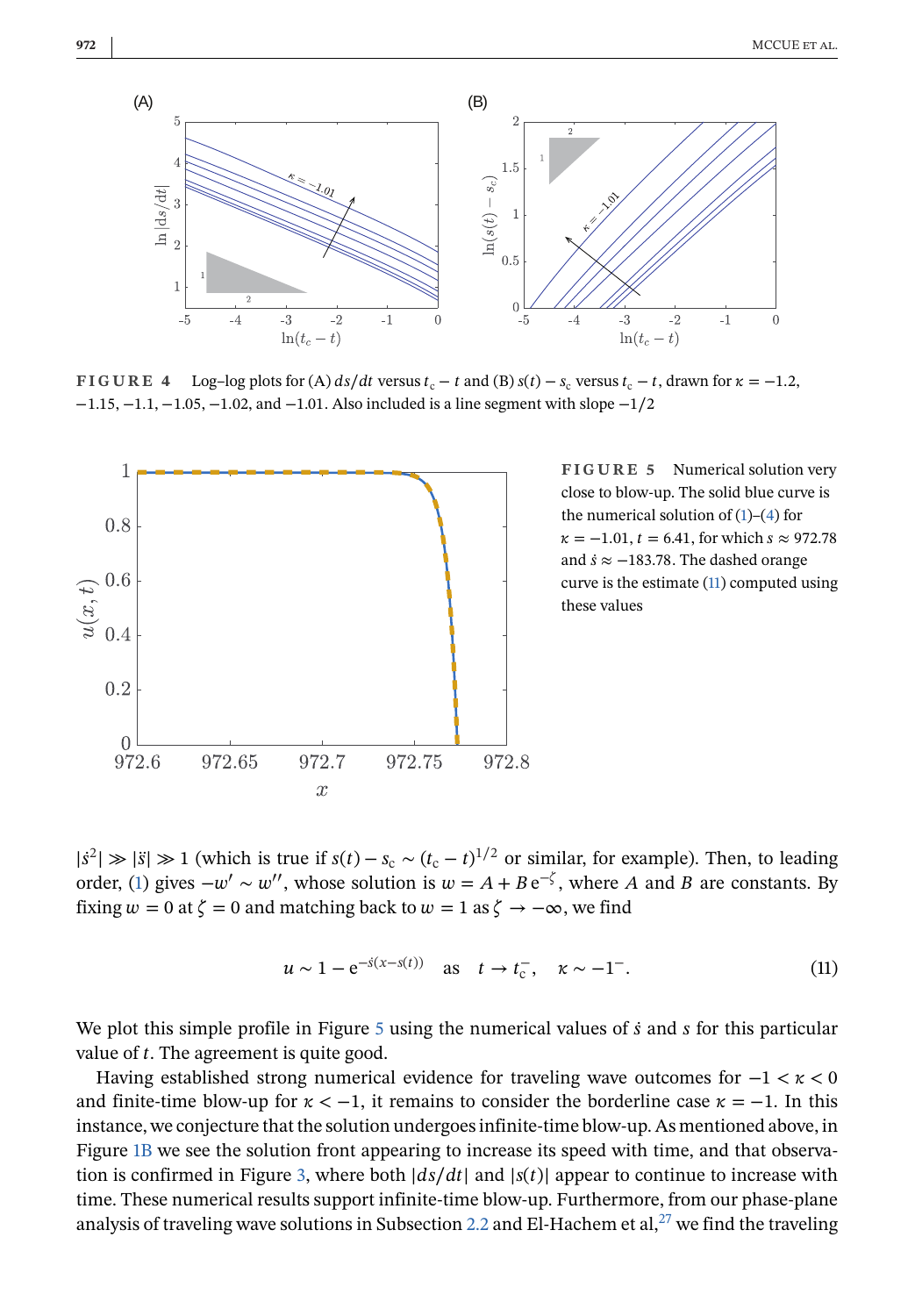<span id="page-9-0"></span>wave speeds has the limiting behavior  $c \sim -2^{-1}(1 + \kappa)^{-1/2}$  as  $\kappa \to -1^+$ , which provides further analytical evidence for our conjecture.

# **3 BLOW-UP VERSUS EXTINCTION FOR**  $s(0) = \mathcal{O}(1)$

# **3.1 Preamble**

We turn now to studying [\(1\)](#page-1-0)–[\(4\)](#page-1-0) for cases in which  $s(0) = \mathcal{O}(1)$ . Here, the no-flux condition [\(2\)](#page-1-0) is important and cannot be ignored.

It proves convenient to rescale our problem by introducing the new variables  $\tilde{x} = x/s(0)$ ,  $\tilde{t} =$  $t/s(0)^2$ , and  $\tilde{s}(\tilde{t}) = s(t)/s(0)$ , so that [\(1\)](#page-1-0)–[\(4\)](#page-1-0) becomes

$$
\frac{\partial \tilde{u}}{\partial \tilde{t}} = \frac{\partial^2 \tilde{u}}{\partial \tilde{x}^2} + \lambda \tilde{u}(1 - \tilde{u}), \quad 0 < \tilde{x} < \tilde{s}(\tilde{t}), \tag{12}
$$

$$
\frac{\partial \tilde{u}}{\partial \tilde{x}} = 0 \quad \text{on} \quad \tilde{x} = 0,\tag{13}
$$

$$
\tilde{u} = 0, \quad \frac{d\tilde{s}}{d\tilde{t}} = -\kappa \frac{\partial \tilde{u}}{\partial \tilde{x}} \quad \text{on} \quad \tilde{x} = \tilde{s}(\tilde{t}),
$$
\n(14)

$$
\tilde{u}(\tilde{x},0) = \tilde{F}(\tilde{x}), \quad 0 < \tilde{x} < 1,\tag{15}
$$

where the two parameters in the problem are now  $\kappa$  (as before) and

$$
\lambda = s(0)^2. \tag{16}
$$

Note that the spatial domain is now a subset of [0,1] so that for  $\lambda = \mathcal{O}(1)$  the no-flux condition (13) plays an important role. In particular, in this parameter regime, solutions do not evolve to traveling waves, but instead appear to either undergo finite-time blow-up or go to extinction, as we demonstrate.

# **3.2 Model for melting a superheated solid**

The reformulation in Subsection 3.1 has the advantage of setting up a direct analogy with a wellstudied problem for melting a superheated solid (or freezing a supercooled liquid), as we now summarize. Consider (12)–(15) with  $\lambda = 0$ . In this case, the moving boundary problem has the following interpretation.<sup>12,52–58</sup> First,  $\tilde{u}(\tilde{x}, \tilde{t})$  is the (dimensionless) temperature of a superheated solid on the domain  $0 < \tilde{x} < \tilde{s}(\tilde{t})$ , where the melting temperature is scaled to be  $\tilde{u} = 0$ . Here,  $\tilde{x} = \tilde{s}(\tilde{t})$  is the interface between the solid phase  $0 < \tilde{x} < \tilde{s}(\tilde{t})$  and the liquid phase  $\tilde{x} > \tilde{s}(\tilde{t})$ , the latter being assumed to remain at the melting temperature for all time. The first condition in (14) enforces continuity of temperature across the domains, while the second is a Stefan condition that balances heat conducting in to the interface with energy required to melt the solid. Remembering that  $\kappa$  < 0, this balance is characterized by the Stefan number  $\beta = -1/\kappa$ , which is a ratio of the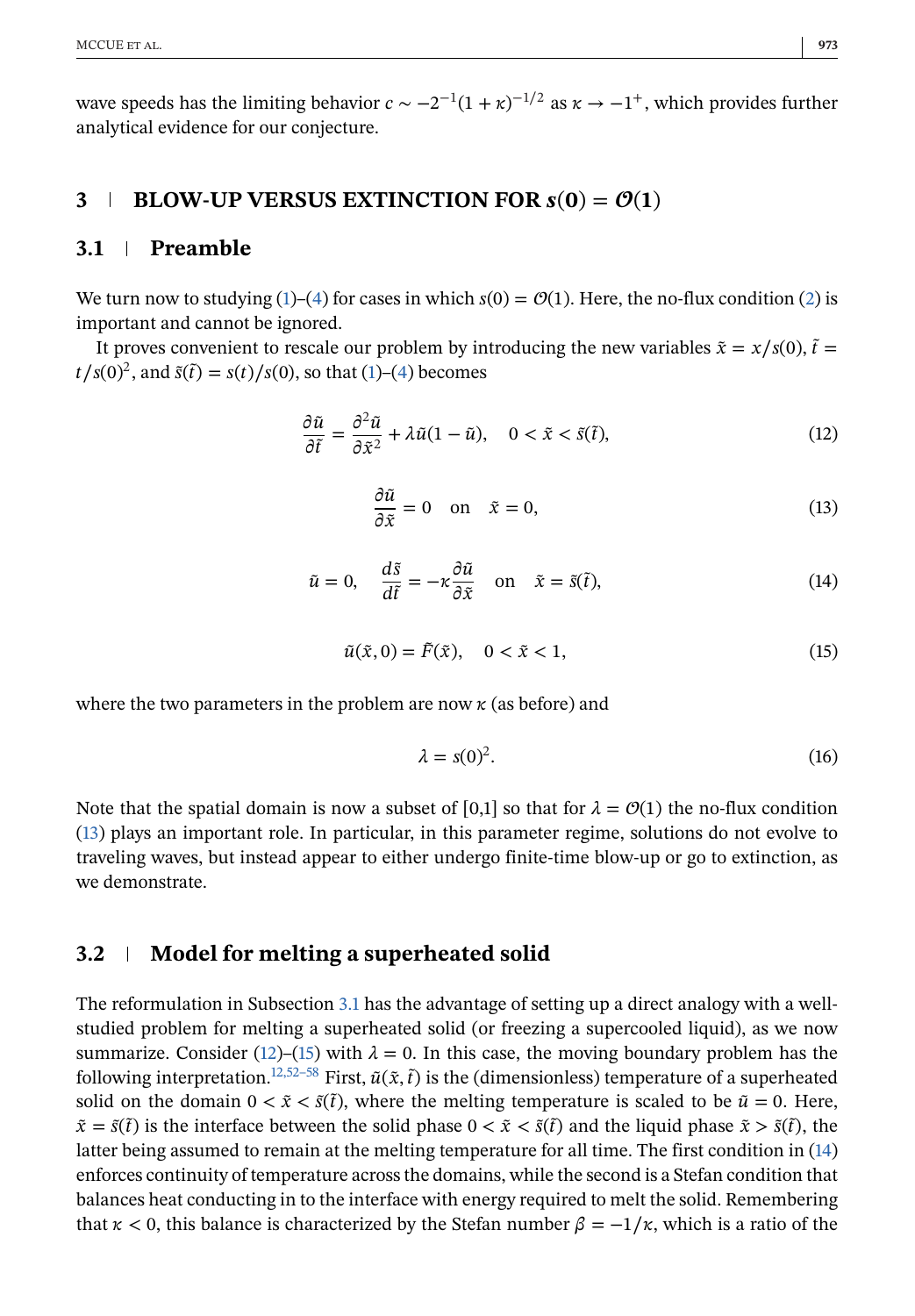<span id="page-10-0"></span>latent heat per unit mass at the equilibrium temperature with a product of the specific heat of the solid and a representative temperature scale.

The one-phase Stefan problem [\(12\)](#page-9-0)–[\(15\)](#page-9-0) with  $\lambda = 0$  is nonclassical because the initial temperature  $\tilde{F}(\tilde{x})$  is positive, which means the solid is superheated. Here, the solid-melt interface  $\tilde{x} = \tilde{s}(\tilde{t})$ is driven to move in the negative  $\tilde{x}$ -direction as the solid melts. Such a scenario is particularly unstable and so this simplified model, which is ill-posed, is highly idealized. In the classical case, for which the initial temperature is negative, the interface would move in the positive  $\tilde{x}$ -direction. Note that by replacing  $\tilde{u}$  with  $-\tilde{u}$ , the model [\(12\)](#page-9-0)–[\(15\)](#page-9-0) with  $\lambda = 0$  is for freezing a supercooled liquid, such as that which occurs with diffusion-limited dendritic solidification. Therefore, the behavior of the interface  $\tilde{x} = \tilde{s}(\tilde{t})$  that we describe for the superheated solid also applies for the equivalent problem for a supercooled liquid.

It is known that there are three qualitatively different outcomes for [\(12\)](#page-9-0)–[\(15\)](#page-9-0) with  $\lambda =$  $0.^{12,52-54,57,58}$  The first is incomplete melting of the solid, whereby the solution exists for all time with  $\tilde{s} \to \tilde{s}_{e}^{+}$  and  $\tilde{u}(\tilde{x}, \tilde{t}) \to 0^{+}$  as  $\tilde{t} \to \infty$ . The second is complete melting of the solid, where  $\tilde{s}(\tilde{t}_e)=0$  for a finite time  $\tilde{t}_e$ . Finally, the third possible outcome is a finite-time blow-up of the type we have studied in Subsection [2.3,](#page-6-0) whereby the solution exists up to some time  $\tilde{t}_c$ , with  $\tilde{s} \to \tilde{s}_c^+$  and  $d\tilde{s}/d\tilde{t}$  →  $-\infty$  as  $\tilde{t}$  →  $\tilde{t}_c^-$ . To help classify possible solutions, the superheating parameter

$$
Q = \int_0^1 \tilde{F}(\tilde{x}) d\tilde{x} + \kappa^{-1}
$$
\n(17)

is useful. Here,  $Q$  is the sum of the amount of heat that is required to be removed from the solid to reduce the temperature from  $\tilde{u} = \tilde{F}(\tilde{x})$  to  $\tilde{u} = 0$  and the latent heat which must be absorbed at the interface to melt the solid (remembering that no heat can enter the system from the left-hand boundary  $\tilde{x} = 0$ ). A simple result is that the third qualitative outcome (finite-time blow-up) will always occur if  $Q > 0$ , as the initial heat energy in the solid is greater than what is required to melt it, leaving a surplus of energy which cannot conduct away or leave the system. Another is if  $\tilde{F}(\tilde{x})$  is smooth and monotonic with  $\tilde{F}(1) = 0$ , then  $Q < 0$  leads to the first qualitative outcome, as there is not enough heat initially in the solid to convert to the latent heat required to melt the entire solid, while  $Q = 0$  is the borderline case in which there is precisely the right amount of initial heat to melt the entire solid and the region melts completely in finite time.

To explore these results further, we integrate [\(12\)](#page-9-0) with  $\lambda = 0$  and combine with [\(13\)](#page-9-0)–[\(15\)](#page-9-0) to give

$$
\tilde{s}(\tilde{t}) = -\kappa (M(\tilde{t}) - Q),\tag{18}
$$

where  $M(\tilde{t})$  is the amount of heat in the solid at a given time,

$$
M(\tilde{t}) = \int_0^{\tilde{s}(\tilde{t})} \tilde{u}(\tilde{x}, \tilde{t}) d\tilde{x}.
$$

Then, for  $Q < 0$  with incomplete melting, whereby  $\tilde{s} \to \tilde{s}_e^+$  and  $\tilde{u}(\tilde{x}, \tilde{t}) \to 0^+$  as  $\tilde{t} \to \infty$ , we can predict that  $\tilde{s}_e = \kappa Q$  or, alternatively<sup>[12,52–58](#page-19-0)</sup>

$$
\tilde{s}_{e} = 1 + \kappa M(0), \quad \text{for } Q < 0 \quad \text{(incomplete melting)} \tag{19}
$$

We demonstrate this behavior in Figure [6](#page-11-0) where we show time-dependent solutions of  $(12)$ – $(15)$ with  $\lambda = 0$  for an initial condition  $\tilde{u}(\tilde{x}, 0) = M(0), 0 \le \tilde{x} \le 1$ . In Figure [6A,](#page-11-0) we have set  $M(0) = 1$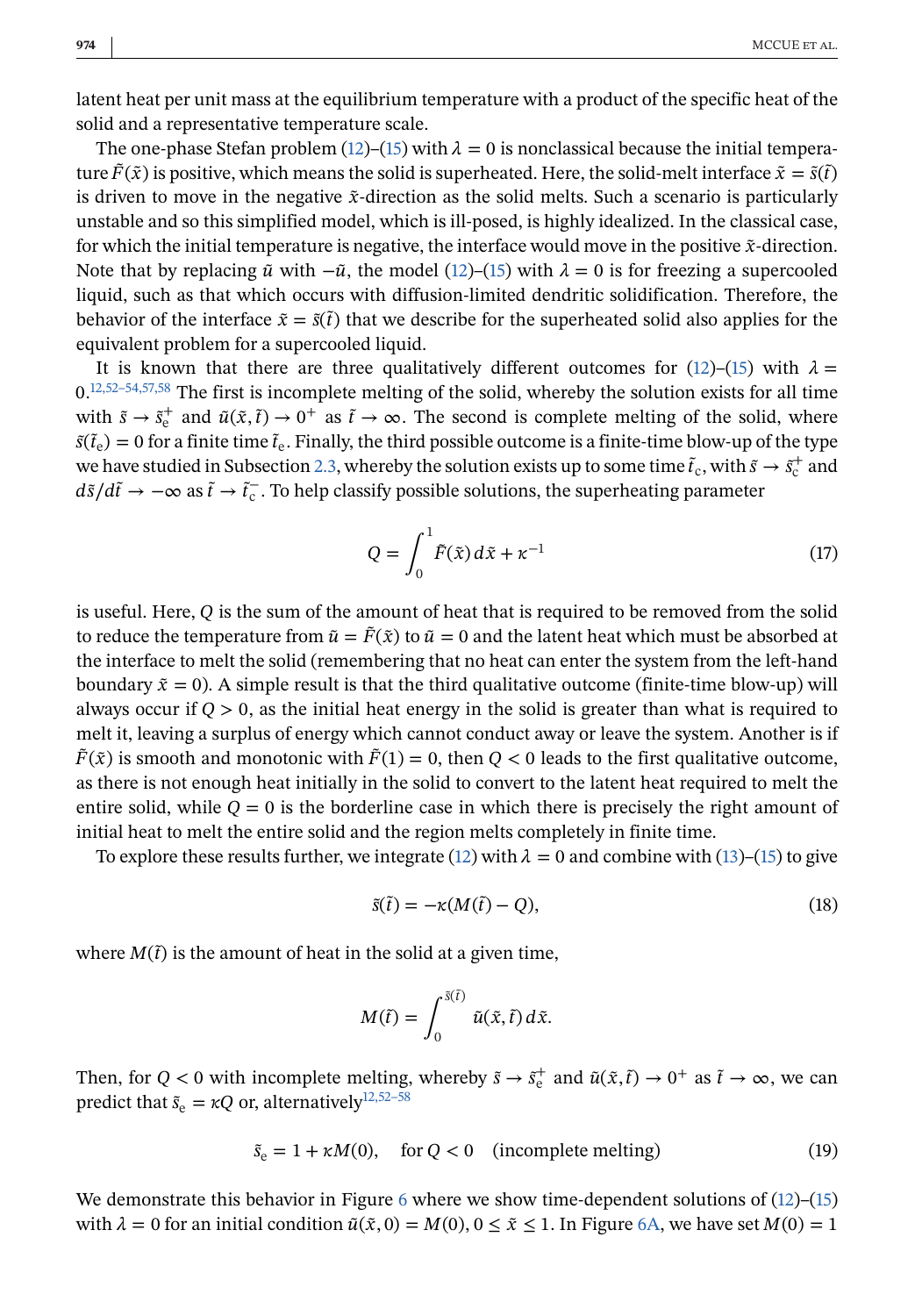<span id="page-11-0"></span>

**FIGURE 6** Numerical solutions of [\(12\)](#page-9-0)–[\(15\)](#page-9-0) presented in terms of  $\tilde{s}(\tilde{t})$  with for  $\tilde{s}(0) = 1$ . (A)  $M(0) = 1$  with  $\kappa = -0.25$  (Q = −3), -0.5 (Q = −1), -0.75 (Q = −0.333), -1 (Q = 0), and -1.25 (Q = 0.2), with the arrow showing the direction of decreasing  $\kappa$ . (B)  $\kappa = -0.75$  with  $M(0) = 1$  ( $Q = -0.333$ ), 0.75 ( $Q = -0.583$ ), 0.5  $(Q = -0.833)$ , and 0.25  $(Q = -1.083)$ , with the arrow showing the direction of increasing  $M(0)$ . Results in panels C–D are the same as in panels A–B, respectively, except that  $\lambda = 1$ . In each subfigure, we show a red dashed line indicating  $\tilde{s}_e = \kappa Q$ , which is the predicted final position of the moving boundary when  $\lambda = 0$  (except for the cases  $M(0) = 1, \kappa = -1.25$ , for which the prediction  $\tilde{s}_{e} < 0$ )

and used the leakage coefficient values  $\kappa = -0.25, -0.5, -0.75, -1,$  and  $-1.25$ . Here, the predicted final positions of the moving boundary are  $\tilde{s}_e = 0.75, 0.5, 0.25, 0,$  and  $-0.25$ , respectively. For the first four of these cases, the numerical simulations agree well with the analytical prediction. For the last case,  $\kappa = -1.25$ , the prediction  $\tilde{s}_{e} = -0.25$  is unphysical; however, here  $Q > 0$  and so instead the solution undergoes finite-time blow-up, as described above. Similarly, in Figure 6B, we show results for  $\kappa = -0.75$  with  $M(0) = 1, 0.75, 0.5,$  and 0.25. In this case, the predicted values of  $\tilde{s}_e$  are 0.25, 0.4375, 0.625, and 0.8125, respectively. Again, the numerical simulations agree well with the analytical results.

# **3.3 Time-dependent results for**  $\lambda > 0$

The case in which  $\lambda > 0$  is fundamentally different because the logistic growth term in [\(12\)](#page-9-0) acts to increase the total population, making the full problem  $(12)$ – $(15)$  with  $\lambda > 0$  more complicated than that with  $\lambda = 0$ , especially in terms of analytical predictions. Results in Figure 6C–D are presented in the same format as those in Figure  $6A-B$  except that we set  $\lambda = 1$ . Here, we see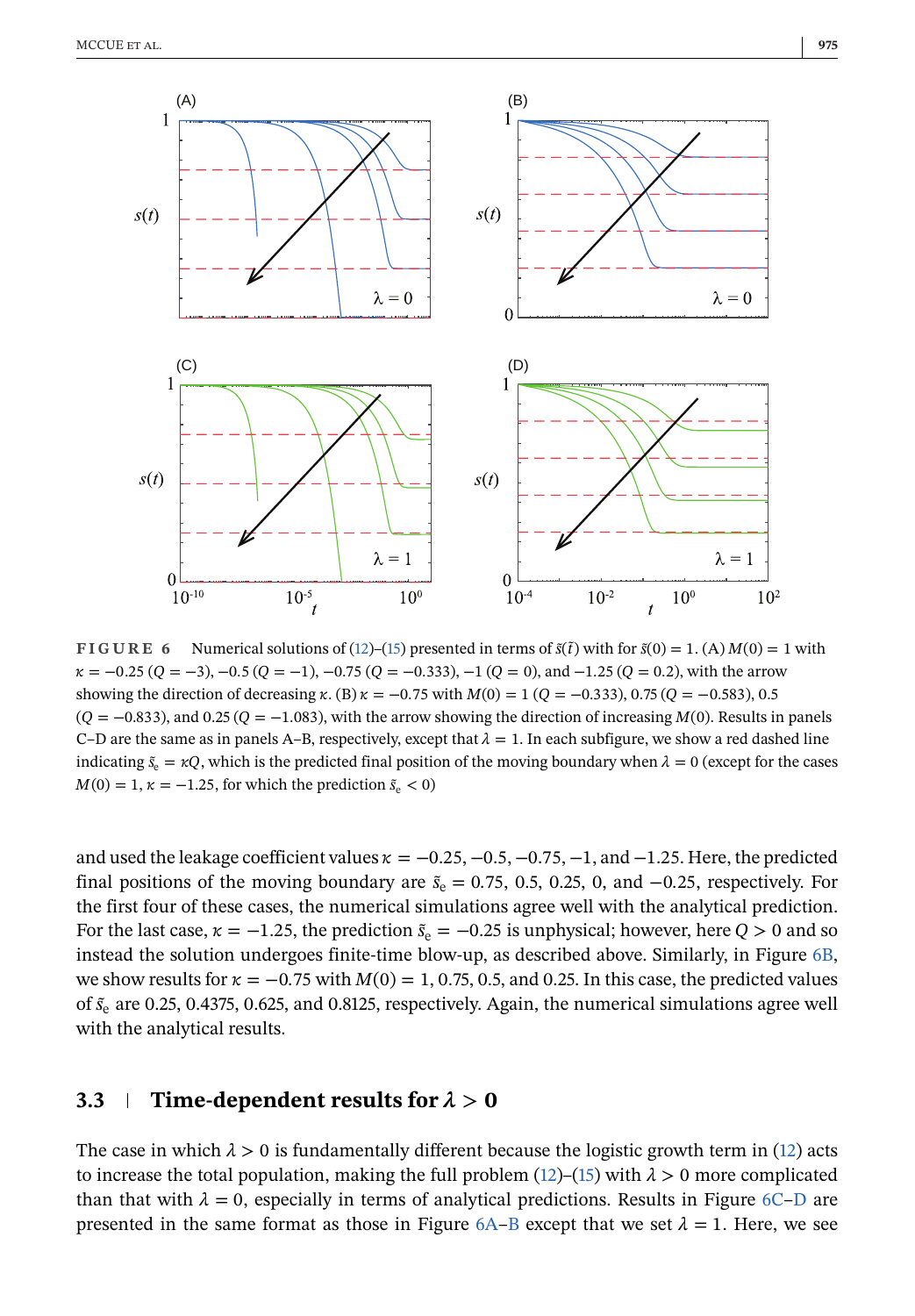<span id="page-12-0"></span>that the formula for  $\tilde{s}(t)$  given by [\(18\)](#page-10-0) (which is for  $\lambda = 0$ ) underestimates the distance interface moves. This observation agrees with our intuition that the source term in [\(12\)](#page-9-0) increases the total population, so the front moves further toward the origin before extinction.

As a first step toward understanding the extinction behavior with  $\lambda > 0$  we approximate [\(12\)](#page-9-0)–[\(15\)](#page-9-0) by neglecting the quadratic term, so that we are working with an analog of Skellam's equation.<sup>59</sup> In this case, assuming that the population goes to extinction (that is,  $\tilde{s} \to \tilde{s}_e^+$  and  $\tilde{u}(\tilde{x}, \tilde{t}) \rightarrow 0^+$  as  $\tilde{t} \rightarrow \infty$ ), then we obtain

$$
\tilde{s}_{e} = \kappa \left( Q + \lambda \int_{0}^{\infty} M(t) dt \right) \quad \text{for extinction.} \tag{20}
$$

Since the integral is positive and  $\kappa < 0$ , this expression confirms that  $\tilde{s}_e$  decreases with  $\lambda$ , con-sistent with our numerical explorations in Figure [6,](#page-11-0) where we compared results for  $\lambda = 0$  with those for  $\lambda = 1$ . Interestingly, for the case  $M(0) = 1$ ,  $\kappa = -1$  in Figure [6A](#page-11-0) ( $\lambda = 0$ ), we have the exact prediction  $\tilde{s}_e = 0$ , while for  $M(0) = 1$ ,  $\kappa = -1$  in Figure [6C](#page-11-0) ( $\lambda = 1$ ), our approximate result (20) has  $\tilde{s}_{e}$  < 0, which is unphysical and implies the solution blows up in finite time. This result demonstrates how increasing  $\lambda$  results in a transition from extinction to blow-up.

## **3.4 Blow-up revisited**

As discussed above, for the Stefan problem [\(12\)](#page-9-0)–[\(15\)](#page-9-0) with  $\lambda = 0$ , the exact result [\(19\)](#page-10-0) holds provided Q < 0 and the solutions goes to extinction ( $\tilde{u} \to 0$  as  $\tilde{t} \to \infty$  for all  $0 < \tilde{x} < \tilde{s}_e$ ). Similarly, the borderline case occurs when  $Q = 0$  and  $\tilde{s}_e = 0$ . On the other hand, for  $Q > 0$ , finite-time blow-up must occur. For the Fisher–Stefan model [\(12\)](#page-9-0)–[\(15\)](#page-9-0) with  $\lambda > 0$ , we use our observations from Sub-section [3.3](#page-11-0) to conjecture that finite-time blow-up occurs for  $Q > Q_{\text{crit}}$ , where  $Q_{\text{crit}} < 0$  depends on  $\lambda$ , with  $Q_{\text{crit}} \to 0$  as  $\lambda \to 0^-$ .

For example, the solution in Figure [6C](#page-11-0) computed for  $M(0) = 1$  and  $\kappa = -1$  has  $Q = 0$ . Since  $\lambda > 0$  here, our conjecture here is that blow-up will occur if  $Q > Q_{\text{crit}}$  where  $Q_{\text{crit}} < 0$ , including the value  $Q = 0$ . Therefore, this numerical solution is an example of this type of behavior.

We have already discussed finite-time blow-up in Subsection [2.3.](#page-6-0) It is worth revisiting the near-blow-up behavior in some detail. For the Stefan problem [\(12\)](#page-9-0)–[\(15\)](#page-9-0) with  $\lambda = 0$ , it is known that

$$
\tilde{s}(\tilde{t}) - \tilde{s}_{\rm c} \sim 2(\tilde{t}_{\rm c} - \tilde{t})^{1/2} \ln^{1/2} (-\ln(\tilde{t}_{\rm c} - \tilde{t})) \quad \text{as} \quad \tilde{t} \to \tilde{t}_{\rm c}^-, \tag{21}
$$

which is very close to a  $1/2$  power-law dependence but moderated by a very weak logarithm.<sup>55</sup> This complicated scaling can be derived using formal asymptotics via a Biaocchi transform.<sup>56</sup> While this machinery is not appropriate for [\(12\)](#page-9-0)–[\(15\)](#page-9-0) with  $\lambda > 0$ , it is reasonable to postulate that (21) holds for  $\lambda > 0$  as well as  $\lambda = 0$ , since  $\frac{\partial^2 \tilde{u}}{\partial \tilde{x}^2} \gg \tilde{u}(1 - \tilde{u})$  in the neighborhood of  $\tilde{x} = \tilde{s}(\tilde{t})$  close to the blow-up time.

To support our conjecture that (21) is appropriate for [\(12\)](#page-9-0)–[\(15\)](#page-9-0) with  $\lambda > 0$ , a brief summary of the formal analysis without the Baiocchi transform is as follows. Clearly,  $\tilde{u}^2 \ll \tilde{u}$  in the neighborhood of  $\tilde{x} = \tilde{s}(\tilde{t})$ , thus the important near blow-up behavior is driven by the solution to

$$
\frac{\partial \tilde{u}}{\partial \tilde{t}} = \frac{\partial^2 \tilde{u}}{\partial \tilde{x}^2} + \lambda \tilde{u}, \quad \tilde{s}(\tilde{t}) - \tilde{x} \ll 1.
$$
 (22)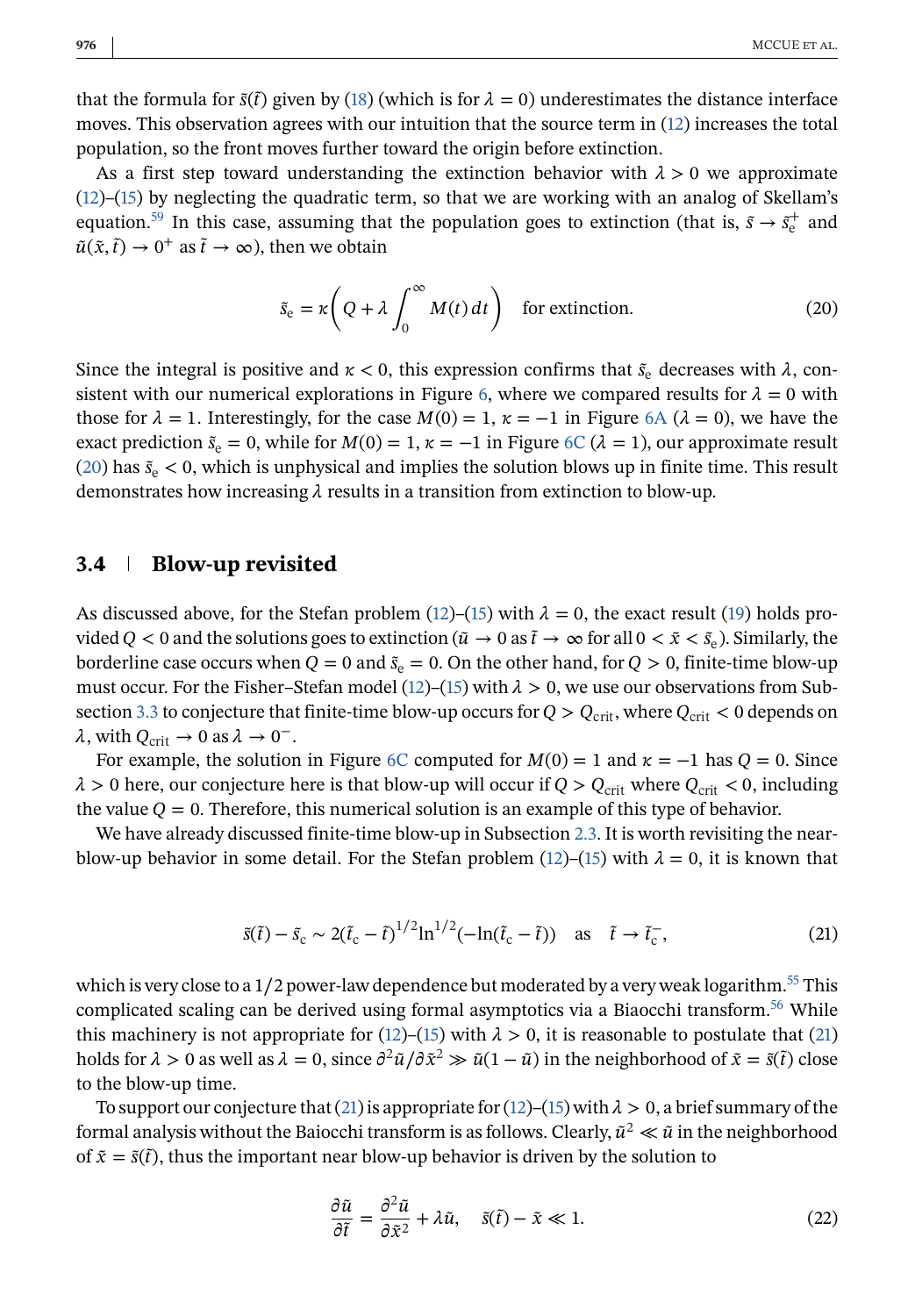<span id="page-13-0"></span>It is natural to remove linear source term  $\lambda \tilde{u}$  in [\(22\)](#page-12-0) by defining a new independent variable

$$
\tilde{v}(\tilde{x},\tilde{t}) = e^{\lambda(\tilde{t}_c - \tilde{t})}\tilde{u},\tag{23}
$$

so that  $\tilde{v}$  satisfies the heat equation subject to

$$
\tilde{v} = 0, \quad \frac{d\tilde{s}}{d\tilde{t}} = -\kappa e^{-\lambda(\tilde{t}_c - \tilde{t})} \frac{\partial \tilde{v}}{\partial \tilde{x}} \quad \text{on} \quad \tilde{x} = \tilde{s}(\tilde{t}). \tag{24}
$$

In this way, we can see the close connection between our moving problem with the Fisher–KPP equation and the Stefan problem for the heat equation (see Subsection [3.2\)](#page-9-0).

Indeed, for  $\lambda$  sufficiently small, we follow the ideas by King and Evans <sup>[56](#page-20-0)</sup> for the Stefan problem although, as mentioned, we will not use the Baiocchi transform. First, we look for a solution of the form

$$
\tilde{v} \sim \frac{1}{(\tilde{t}_{\rm c} - \tilde{t})^a} f(\xi, \tau) \quad \text{as} \quad \tilde{t} \to \tilde{t}_{\rm c}^-, \tag{25}
$$

where the similarity variables are

$$
\xi = \frac{\tilde{x} - \tilde{s}_c}{(\tilde{t}_c - \tilde{t})^b}, \quad \tau = -\ln(\tilde{t}_c - \tilde{t}).
$$
\n(26)

Immediately, satisfying the heat equation for  $\tilde{v}$  means that  $b = 1/2$ . The choice  $a = 0$  allows a match in the boundary conditions [\(14\)](#page-9-0). The result is that

$$
\tilde{v} \sim f(\xi, \tau) \quad \text{as} \quad \tau \to \infty,\tag{27}
$$

where

$$
\xi = \frac{\tilde{x} - \tilde{s}_c}{(\tilde{t}_c - \tilde{t})^{1/2}}, \quad \tau = -\ln(\tilde{t}_c - \tilde{t}), \quad \sigma(\tau) = \frac{\tilde{s}(\tilde{t}) - \tilde{s}_c}{(\tilde{t}_c - \tilde{t})^{1/2}},
$$
(28)

and  $f$  satisfies

$$
\frac{\partial f}{\partial \tau} = \frac{\partial^2 f}{\partial \xi^2} - \frac{1}{2} \xi \frac{\partial f}{\partial \xi}, \quad \xi < \sigma(\tau),\tag{29}
$$

$$
f = 0, \quad \dot{\sigma} - \frac{1}{2}\sigma = -\kappa e^{-\lambda \exp(-\tau)} f_{\xi} \quad \text{on} \quad \xi = \sigma(\tau), \tag{30}
$$

where the dot means a derivative with respect to  $\tau$ . The use of self-similar variables  $\xi$  and  $\tau$  in (27)–(28) (instead of just  $\xi$ ) is discussed at length in Ref. [60,](#page-20-0) for example.

Before continuing, it is worth explaining that a key reason the analysis for this problem is much more complicated than a traditional similarity solution is that the straightforward ansatz  $\tilde{v} \sim f(\xi)$ as  $\tau \to \infty$  does not work, as it leads to  $f'' - \xi f'/2 = 0$ , whose solutions blow up exponentially fast as  $\xi \to -\infty$ . The culprit is the sign of  $\tilde{t}$  in  $(\tilde{t}_c - \tilde{t})^{1/2}$ , which leads to an unwanted negative sign when taking the derivative with respect to time. Furthermore, for such a straightforward similarity solution, the moving boundary would be characterized by  $\sigma =$  constant, giving  $\tilde{s} - \tilde{s}_c$  ∼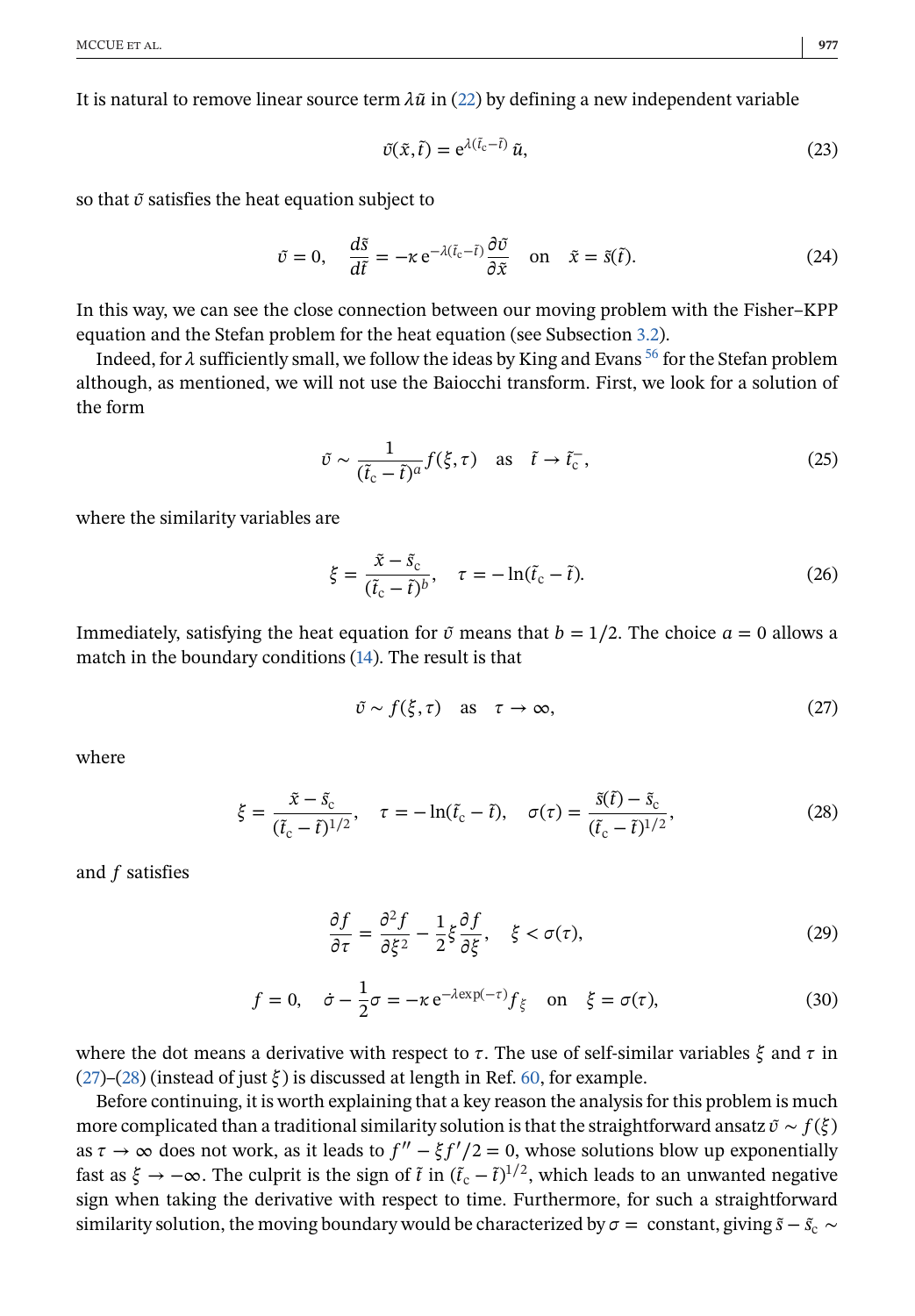<span id="page-14-0"></span>
$$
\xi < 0
$$
\n
$$
\xi < 0
$$
\n
$$
\xi = \mathcal{O}(1)
$$
\n
$$
\xi \gg 1
$$
\n
$$
\eta = \mathcal{O}(1)
$$
\n
$$
\lim_{\tilde{t} \to \tilde{t}_{\tilde{c}}} \frac{-\tilde{s}_{\tilde{c}}}{(\tilde{t}_{\tilde{c}} - \tilde{t})^{1/2}} = -\infty
$$
\nif  $\tilde{t}$  is the function  $\tilde{t}$  and  $\tilde{t}$  is the function  $\tilde{t}$  and  $\tilde{t}$  is the function  $\tilde{t}$  and  $\tilde{t}$  is the function  $\tilde{t}$  and  $\tilde{t}$  is the function  $\tilde{t}$  and  $\tilde{t}$  is the function  $\tilde{t}$  and  $\tilde{t}$  is the function  $\tilde{t}$  and  $\tilde{t}$  is the function  $\tilde{t}$  and  $\tilde{t}$  is the function  $\tilde{t}$  and  $\tilde{t}$  is the function  $\tilde{t}$  and  $\tilde{t}$  is the function  $\tilde{t}$  and  $\tilde{t}$  is the function  $\tilde{t}$  and  $\tilde{t}$  is the function  $\tilde{t}$  and  $\tilde{t}$  is the function  $\tilde{t}$  and  $\tilde{t}$  is the function  $\tilde{t}$  and  $\tilde{t}$  is the function  $\tilde{t}$  and  $\tilde{t}$  is the function  $\tilde{t}$  and  $\tilde{t}$  is the function  $\tilde{t}$  and  $\tilde{t}$  is the function  $\tilde{t}$  and  $\tilde{t}$  is the function  $\tilde{t}$  and  $\tilde{t}$  is the function  $\tilde{t}$  and  $\tilde{t}$  is the function  $\tilde{t}$  and  $\tilde{t}$  is the function  $\tilde{t}$  and  $\tilde{t}$  is the function  $\tilde{t}$  and  $\tilde{t}$  is the function  $\tilde{t}$  and <

**FIGURE 7** A schematic of the structure of the near-blow-up analysis in terms of the variables  $\xi = (\tilde{x} - \tilde{s}_c)/(\tilde{t}_c - \tilde{t})^{1/2}$  and  $\tau = -\ln(\tilde{t}_c - \tilde{t})$ . The diminishingly small region  $\tilde{s}_c < \tilde{x} < \tilde{s}(\tilde{t})$  is stretched out to  $0 < \xi < \sigma(\tau)$ , where  $\sigma \to \infty$  as  $\tilde{t} \to \tilde{t}_c^-(\tau \to \infty)$ 

constant  $(\tilde{t}_c - \tilde{t})^{1/2}$ ; however, as stated above in [\(21\)](#page-12-0), it turns out that  $\sigma \to \infty$  (very slowly) in the limit, leading to a complicated spatial structure for  $\xi$  in the limit  $\tau \to \infty$ , as we now summarize. A schematic to help with this description is provided in Figure 7.

Following the key ideas in Ref. [56,](#page-20-0) for  $\xi = \mathcal{O}(1)$  we write

$$
f \sim C + A(\tau) + \dot{A}(\tau)\Phi_0(\xi) + \ddot{A}(\tau)\Phi_1(\xi) \quad \text{as} \quad \tau \to \infty,
$$
 (31)

where C is a constant and  $A(\tau)$  is an unknown function with the property  $|\ddot{A}| \ll |\dot{A}| \ll |A| \ll 1$ as  $\tau \to \infty$ . By substituting (31) into [\(29\)](#page-13-0), to leading order we find

$$
\Phi_0'' - \frac{1}{2}\xi \Phi_0' = 1.
$$
\n(32)

Excluding exponential growth as  $\xi \to -\infty$ , we find  $\Phi'_0 = \sqrt{\pi} e^{\xi^2/4} (1 + erf(\xi/2))$ , with the asymptotic behavior  $\Phi'_0 \sim -2/\xi$  as  $\xi \to -\infty$  and  $\Phi'_0 \sim 2\sqrt{\pi}e^{\xi^2/4} - 2/\xi + 4/\xi^3$  as  $\xi \to \infty$ . Therefore we have, as a matching condition,

$$
\Phi_0 \sim \frac{4\sqrt{\pi}}{\xi} e^{\xi^2/4} \quad \text{as} \quad \xi \to \infty. \tag{33}
$$

The solution for  $\Phi_1$  is not required in what follows. Note that expansions such as (31), together with an ansatz such as [\(27\)](#page-13-0)–[\(28\)](#page-13-0), are used in studies of singularities in other Stefan problems, for example for inward solidification. $61-63$ 

Near the moving boundary  $\xi = \sigma(\tau)$  there is an interior layer with

$$
\xi = \sigma + \frac{\eta}{\sigma},\tag{34}
$$

where  $\eta = \mathcal{O}(1)$ . In this boundary layer, let  $f = \Psi(\eta, \tau)$ , so that [\(29\)](#page-13-0) becomes

$$
\frac{1}{\sigma^2} \frac{\partial \Psi}{\partial \tau} + \left( -\sigma + \frac{\eta}{\sigma} \right) \frac{\dot{\sigma}}{\sigma^2} \frac{\partial \Psi}{\partial \eta} = \frac{\partial^2 \Psi}{\partial \eta^2} - \frac{1}{2} \left( 1 + \frac{\eta}{\sigma^2} \right) \frac{\partial \Psi}{\partial \eta}, \quad \eta < 0,\tag{35}
$$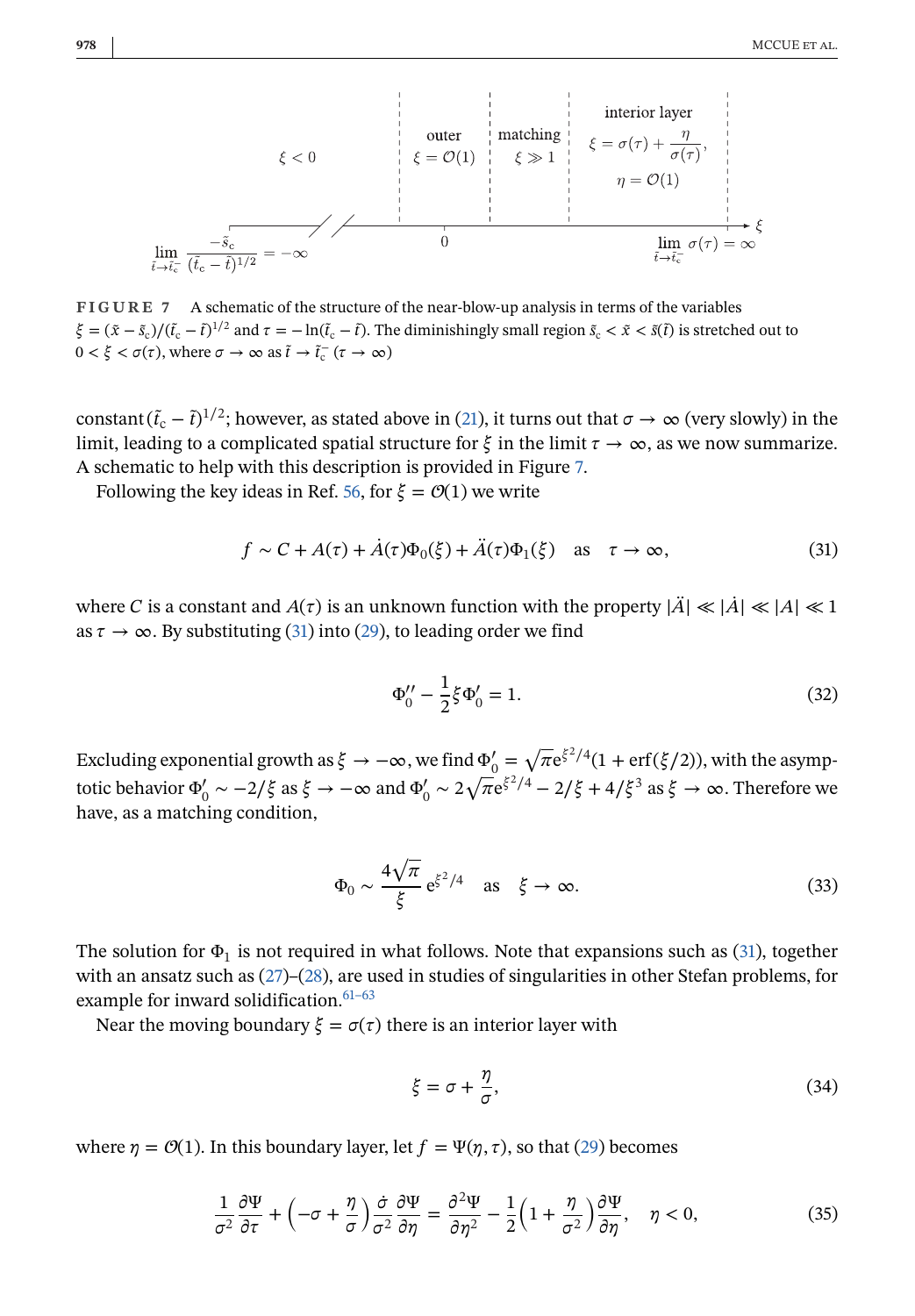<span id="page-15-0"></span>which is dominated by the right-hand side in the limit  $\tau \to \infty$ . We write

$$
f \sim \Psi_0(\eta) + \frac{1}{\sigma^2} \Psi_1(\eta)
$$
 as  $\tau \to \infty$ , (36)

so that, after substituting into [\(35\)](#page-14-0), we find

$$
\Psi_0'' - \frac{1}{2} \Psi_0' = 0, \quad \Psi_1'' - \frac{1}{2} \Psi_1' = \frac{1}{2} \eta \Psi_0'.
$$
 (37)

After satisfying the first condition in [\(30\)](#page-13-0), we find  $\Psi_0 = \text{constant}(1 - e^{\eta/2})$ . To determine the constant, we assume that

$$
\lambda \exp(-\tau) \ll 1, \quad \text{or} \quad \tilde{t}_{\rm c} - \tilde{t} \ll \lambda^{-1}, \tag{38}
$$

so that the second condition in [\(30\)](#page-13-0) gives  $-1/2 = -\kappa \Psi_0'(0)$ , which means

$$
\Psi_0 = -\frac{1}{\kappa} (1 - e^{\eta/2}).
$$
\n(39)

The solution for  $\Psi_1$  subject to  $\Psi_1 = 0$  and  $\Psi_1' = 0$  at  $\eta = 0$  (from the first and second conditions in [\(30\)](#page-13-0), respectively) is

$$
\Psi_1 = -\frac{2}{\kappa} + \frac{\eta^2 - 4\eta + 8}{4\kappa} e^{\eta/2}.
$$
 (40)

Matching between the interior layer (36), (39)–(40) and the region for  $\xi = \mathcal{O}(1)$ , [\(31\)](#page-14-0), in the limit  $\eta \rightarrow -\infty$ , gives

$$
C = -\frac{1}{\kappa}, \quad A \sim -\frac{2}{\kappa \sigma^2},\tag{41}
$$

while matching between the exponential terms in [\(33\)](#page-14-0) and (39) gives

$$
\frac{4\sqrt{\pi}}{\sigma} e^{\sigma^2/4} \dot{A} \sim \frac{1}{\kappa}.\tag{42}
$$

Together, these results give

$$
\frac{16\sqrt{\pi}}{\kappa\sigma^4} e^{\sigma^2/4} \dot{\sigma} \sim \frac{1}{\kappa}, \quad \text{or} \quad \frac{32\sqrt{\pi}}{\sigma^5} e^{\sigma^2/4} \sim \tau, \quad \text{as} \quad \tau \to \infty.
$$
 (43)

Finally, we find that, to leading order,

$$
A \sim -\frac{1}{2\kappa \ln \tau}, \quad \sigma \sim 2 \ln^{1/2} \tau, \quad \text{as} \quad \tau \to \infty.
$$
 (44)

The latter implies that  $\tilde{s}(\tilde{t}) - \tilde{s}_{c} \sim 2(\tilde{t}_{c} - \tilde{t})^{1/2} \ln^{1/2} \tau$ , which is [\(21\)](#page-12-0).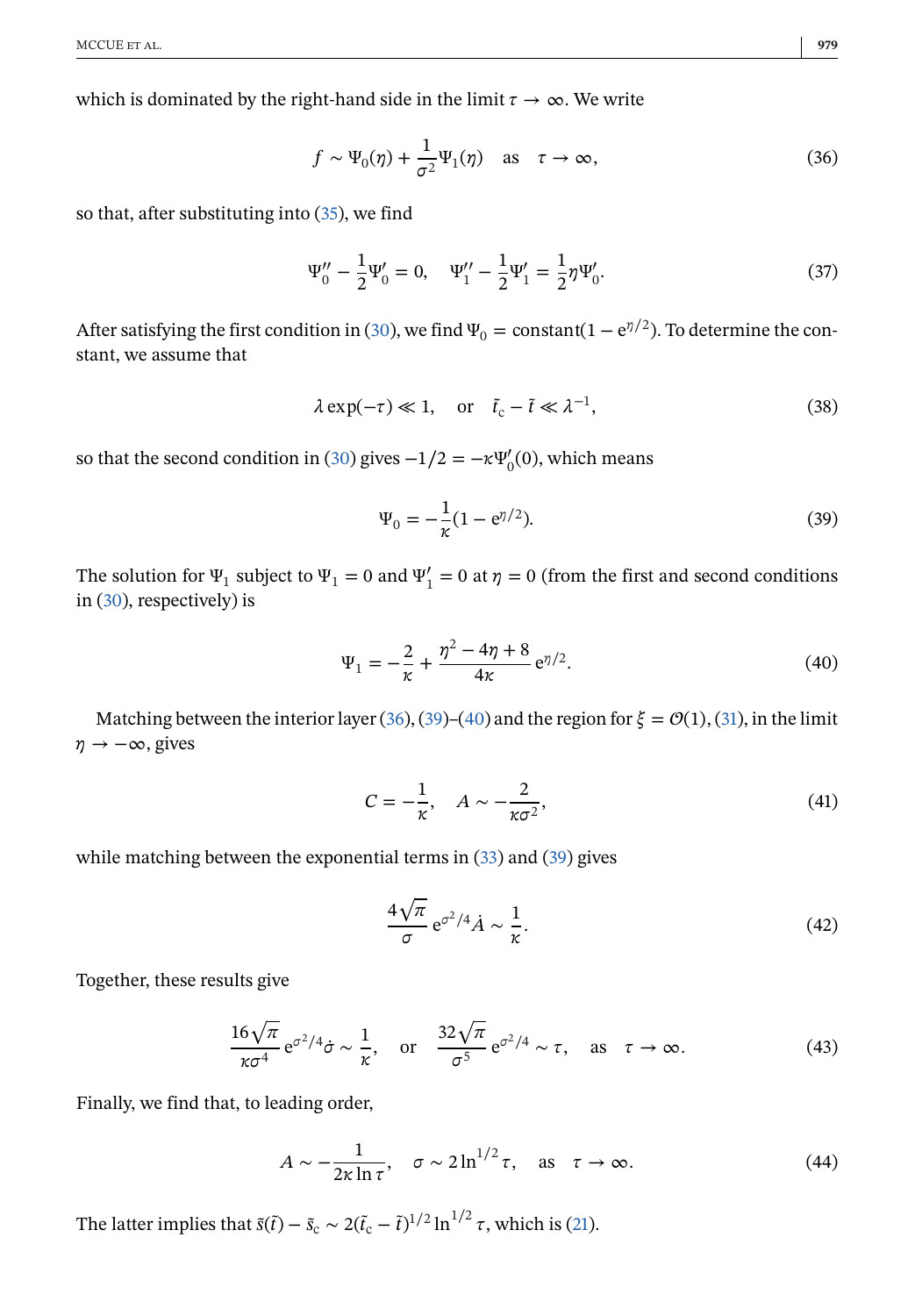<span id="page-16-0"></span>

**FIGURE 8** (A) Time-dependent solutions of [\(12\)](#page-9-0)–[\(15\)](#page-9-0) (in blue) for  $\kappa = -3$ ,  $\lambda = 1$  and the ramp style initial condition with  $M(0) = 0.5$  (in black). The solutions are drawn at time intervals of  $2 \times 10^{-3}$ . (B) Solution at  $\tilde{t}_c \approx 0.024$  (in blue) is compared to (45) (orange dashed) where  $\tilde{s}_c = 0.614$ . Log–log plots for (C)  $d\tilde{s}/d\tilde{t}$  versus  $\tilde{t}_c - \tilde{t}$  and (D)  $\tilde{s}(\tilde{t}) - \tilde{s}_c$  versus  $\tilde{t}_c - \tilde{t}$ , drawn for  $\kappa = -5, -4, -3$ . Arrows indicate increasing values of  $\kappa$ . Also included is a line segment with slope  $-1/2$  in (C) and  $1/2$  in (D). The near blow-up result [\(21\)](#page-12-0) is shown in (D) as an orange dashed curve

In the original variables, the blow-up profile has the limiting behavior

$$
\tilde{u}(\tilde{x}, \tilde{t}_c) \sim -\frac{1}{\kappa} \left( 1 + \frac{1}{2 \ln \left( -\ln(\tilde{s}_c - \tilde{x}) \right)} \right) \quad \text{as} \quad \tilde{x} \to \tilde{s}_c^-. \tag{45}
$$

This is the same limiting profile as for the Stefan problem described in Subsection [3.2.](#page-9-0) As men-tioned above, the key reason that [\(21\)](#page-12-0) and (45) are unchanged for  $\lambda = \mathcal{O}(1)$  when compared to  $\lambda = 0$  is that the reaction terms  $\lambda \tilde{u}(1 - \tilde{u})$  do not contribute to leading-order behavior near the moving boundary  $\tilde{x} = \tilde{s}(\tilde{t})$ .

Limits such as [\(21\)](#page-12-0) and (45) are incredibly difficult to test numerically, as are all blow-up scenarios where the speed of the moving boundary becomes unbounded in a finite time. In this case, it is the double logarithm that grows so slowly that its effect kicks in on time and length scales that are pushing the limits of the numerical scheme. In Figure 8, we show simulations of [\(12\)](#page-9-0)– [\(15\)](#page-9-0) for  $\lambda = 1$  and values of  $\kappa$  that lead to blow-up. In Figure 8A, solutions are shown for various times for  $\tilde{t} > 0$  (in blue), including the initial condition (in black), which is a ramp style function. In Figure 8B, part of a solution profile is drawn close to the estimated blow-up time, again as a solid blue curve, together with (45), which is a thick orange dashed curve. Given the challenges involved in making this comparison, the agreement is quite good.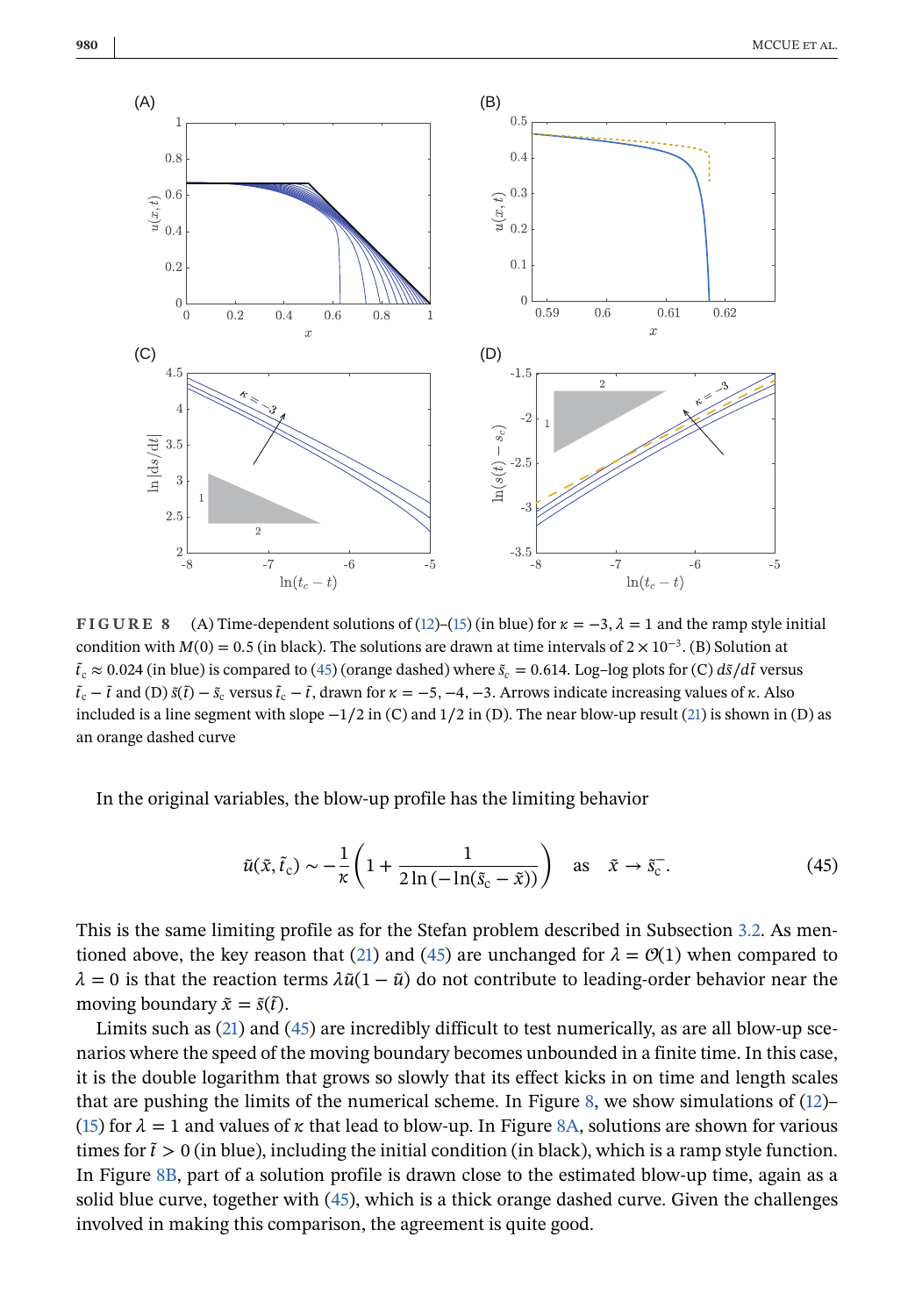<span id="page-17-0"></span>In terms of the time-dependence of solutions shown in Figure [8A–B,](#page-16-0) we have included log– log plots of both  $d\tilde{s}/d\tilde{t}$  and  $\tilde{s}(\tilde{t}) - \tilde{s}_{c}$  versus  $\tilde{t}_{c} - \tilde{t}$  in Figure [8C,D,](#page-16-0) respectively, computed for three different values of  $\kappa$ . Included in these images are line segments with slopes  $-1/2$  and  $1/2$ , to indicate the dominant part of the power-law dependence in [\(21\)](#page-12-0), together with [\(21\)](#page-12-0) itself. Of course, it is difficult to capture this behavior on very small timescales, especially given the logarithm of the logarithm in [\(21\)](#page-12-0), which only begins to grow significantly for extremely small values of  $\tilde{t}_c - \tilde{t}$ . With this in mind, the agreement is acceptable.

## **4 DISCUSSION**

In this paper, we have studied a Stefan-type moving boundary problem where the usual heat equation is replaced by the Fisher–KPP equation. We refer to this system as the Fisher–Stefan model. From a biological perspective, modifying the Fisher–KPP equation to include a moving boundary has a number of advantages, for example, it allows for solutions with compact support which are more realistic than those that decay exponentially in the far field. This particular advantage is also shared with models that use nonlinear degenerate diffusion for cell motility,  $64$  for example, resulting in the Porous–Fisher equation,  $65-68$  without needing to discard linear diffusion. Various other moving boundary problems that are adapted from the Fisher–KPP model have been studied in recent times.<sup>69-72</sup>

The Fisher–Stefan model [\(1\)](#page-1-0)–[\(4\)](#page-1-0) involves a new parameter  $\kappa$ , which is a measure of leakage at the moving boundary. This extra parameter allows for a range of qualitative behaviors that are not available for the usual Fisher–KPP model. In particular, for  $\kappa > 0$ , the moving boundary invades an empty space and, depending on the initial conditions, the solution may evolve to traveling wave or go to extinction. Du and  $Lin<sup>16</sup>$  refer to this situation as the spreading-vanishing dichotomy. Aspects of these phenomena have been studied rigorously and numerically by Du and coworkers,  $^{16,28-31,50}$  us,  $^{27,46-49}$  and others.

Our study in this paper is for  $\kappa < 0$ , for which the moving boundary retreats from the empty space (see also Refs. [27, 48\)](#page-19-0). By neglecting the effect of imposing a boundary condition at the lefthand boundary (Section [2\)](#page-3-0), we have used numerical simulation to demonstrate how solutions for  $-1 < \kappa < 0$  evolve to retreating traveling waves while those for  $\kappa < -1$  blow up in finite time; for the borderline case  $\kappa = -1$ , it appears that solutions blow up in infinite time. By including the effects of a no-flux condition at the left boundary (Section [3\)](#page-9-0), we eliminate the possibility of traveling wave solutions. Instead, the solution may also exhibit finite-time blow-up for  $\kappa$  less than some critical value, but this critical value depends on the initial condition and the proliferation rate  $\lambda$ . Furthermore, the other option apart from blow-up is extinction, which occurs when the initial population size (or "mass") is sufficiently small. There is a direct analogy here with the problem of melting a superheated solid, $12,52-58$  which we describe in some detail.

The finite-time blow-up we report on here involves the speed of the moving boundary and the slope of the solution at the moving boundary both becoming infinite at some time  $t_c < \infty$ . The population density itself remains bounded in the interval  $0 \le u \le 1$ . One of the reasons why this study is interesting is that blow-up in reaction diffusion equations is more commonly accompanied by the population itself increasing with outbound, for example, where the reaction term is of the form  $u^p$  where  $p > 1$ .<sup>[73,74](#page-21-0)</sup> Blow-up with a bounded dependent variable, as we observe here with a model based on a second-order parabolic partial differential equation, is more likely to be observed in first-order wave equations where shocks are well-known to form.<sup>75</sup>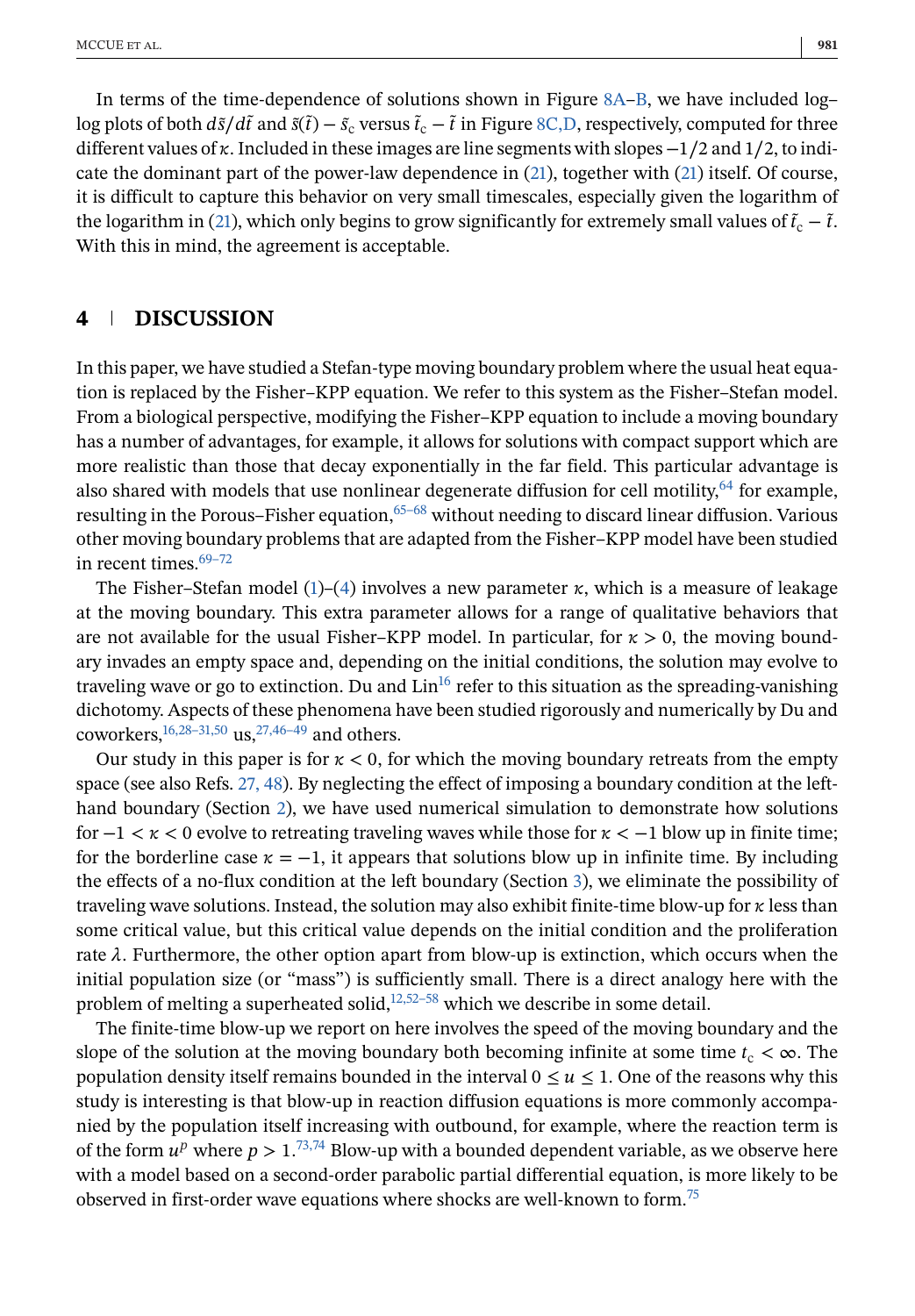<span id="page-18-0"></span>We have presented a summary of the blow-up asymptotics for the rescaled problem  $(12)$ – $(15)$  in Subsection [3.4.](#page-12-0) After ignoring the nonlinear term  $-\tilde{u}^2$ , the details follow that for the superheated Stefan problem with  $\lambda = 0$  closely,  $55,56$  although we have presented the analysis without resorting to the Baiocchi transform. A key observation is that the time-dependence [\(21\)](#page-12-0) relies on [\(38\)](#page-15-0), which means that if  $\lambda = \mathcal{O}(1)$ , then [\(21\)](#page-12-0) provides a good leading-order estimate. However, if  $\lambda \gg 1$ , then [\(21\)](#page-12-0) holds for such an incredibly small time interval before blow-up that it is too difficult to test numerically. This is an important observation because, due to [\(16\)](#page-9-0), our numerical simulations in Figures [1, 3–4](#page-4-0) are for  $\lambda = 10^6$ , which is very large.

In terms of further work, it would be interesting to revisit our numerical results in a rigorous setting. For example, by posing [\(1\)](#page-1-0)–[\(4\)](#page-1-0) on  $-\infty < x \leq s(t)$ , a proof of global existence for  $-1 \leq$  $\kappa$  < 0 and local existence for  $\kappa$  < −1 as worth exploring, as is a rigorous exploration of the near blow-up conjecture [\(21\)](#page-12-0). Furthermore, a proof of our conjecture that the borderline case  $\kappa = -1$ corresponds to infinite-time blow-up (on the semi-infinite domain) would be welcome. In terms of extinction, the rough estimate [\(20\)](#page-12-0) could be refined using careful bounds on the solution with  $\lambda > 0$ .

Another issue worth further formal investigation is stability. In the Stefan problem [\(12\)](#page-9-0)–[\(15\)](#page-9-0) with  $\lambda = 0$ , when  $\kappa > 0$  (normal melting/freezing) the solutions are stable to perturbations in the transverse direction (in the y-direction, say), while for  $\kappa < 0$  (melting a superheated solid or freezing a supercooled liquid) the solutions are highly unstable, even with a surface-tensiontype regularization.<sup>76</sup> It would be interesting from a mathematical perspective to extend known stability results to the Fisher–Stefan model with a moving boundary. Numerical simulations and linear stability analysis would provide insight whether the front is unstable and which modes grow the fastest, for example. Such an approach would require an analogous restoring force such as surface tension, as included in other moving boundary problems in mathematical biology.<sup>[14](#page-19-0)</sup>

#### **ACKNOWLEDGMENTS**

This work is supported by the Australian Research Council (DP200100177). SWM is grateful to John King and Julian Back for discussions on Stefan problems. The authors thank the anonymous referees for their constructive feedback.

#### **REFERENCES**

- 1. Brosa PF, Please CP, Van G. Extended Stefan problem for the solidification of binary alloys in a sphere. *Eur J Appl Math*. 2021;32(2):242-279.
- 2. Hill JM. *One-Dimensional Stefan Problems: An Introduction*. Longman Scientific & Technical; 1987.
- 3. McCue SW, Wu B, Hill JM. Classical two–phase Stefan problem for spheres. *Proc R Soc A*. 2008;464:2055-2076.
- 4. Crank J. *Free and Moving Boundary Problems*. Oxford University Press; 1987.
- 5. Mitchell SL, O'Brien SBG. Asymptotic and numerical solutions of a free boundary problem for the sorption of a finite amount of solvent into a glassy polymer. *SIAM J Appl Math*. 2014;74:697-723.
- 6. McCue SW, Hsieh M, Moroney TJ, Nelson MI. Asymptotic and numerical results for a model of solventdependent drug diffusion through polymeric spheres. *SIAM J Appl Math*. 2011;71:2287-2311.
- 7. McGuinness MJ, Please CP, Fowkes N, McGowan P, Ryder L, Forte D. Modelling the wetting and cooking of a single cereal grain. *IMA J Math Appl Bus Ind*. 2000;11:49-70.
- 8. Gibou F, Fedkiw R, Caflisch R, Osher S. A level set approach for the numerical simulation of dendritic growth. *J Sci Comput*. 2003;19:183-199.
- 9. Juric D, Tryggvason G. A front-tracking method for dendritic solidification. *J Comput Phys*. 1996;123:127-148.
- 10. Howison SD. Fingering in Hele-Shaw cells. *J. Fluid Mech*. 1986;167:439-453.
- 11. Langer JS. Dendrites, viscous fingers, and the theory of pattern formation. *Science*. 1989;243:1150-1156.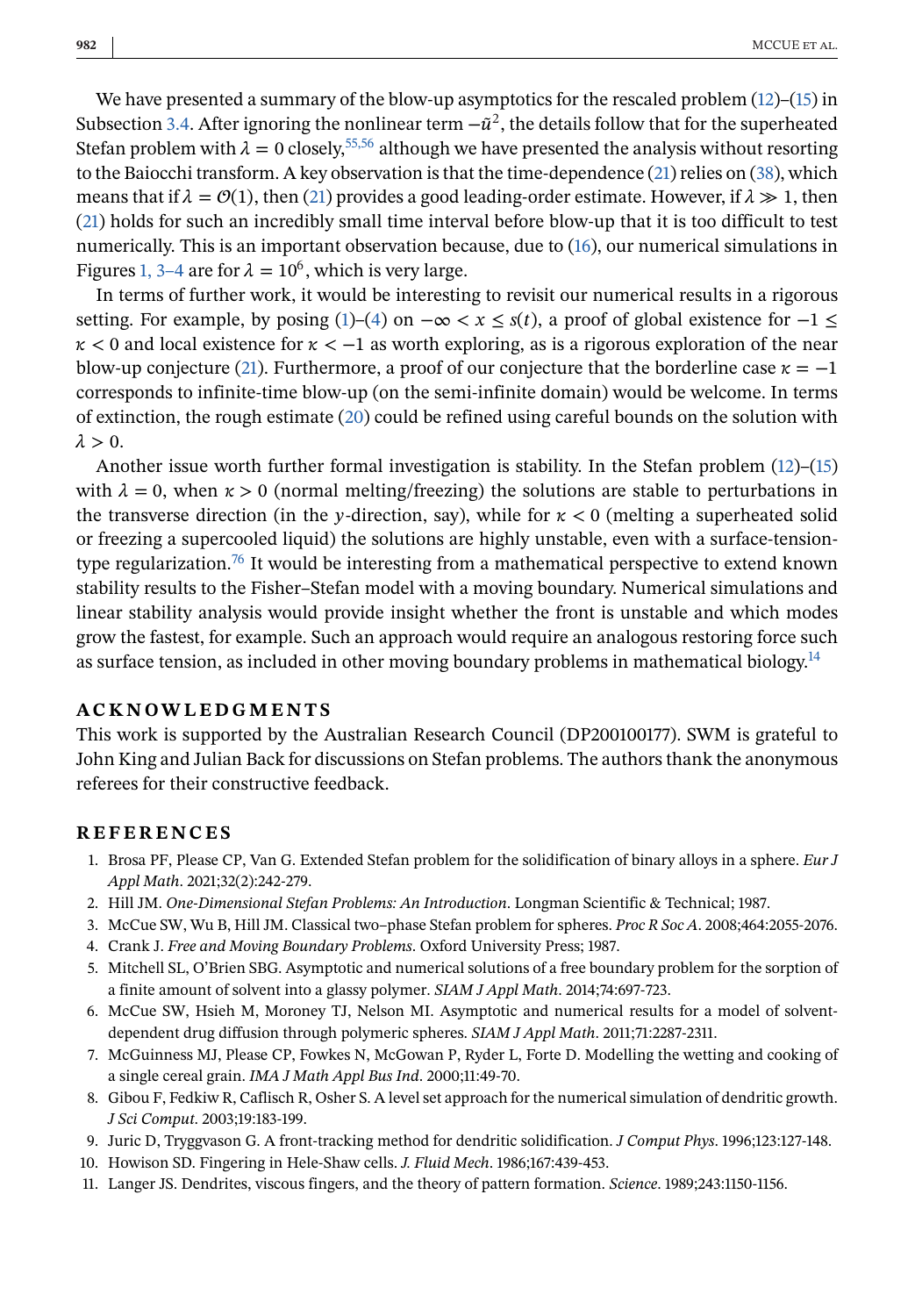- <span id="page-19-0"></span>12. Howison SD, Ockendon JR, Lacey AA. Singularity development in moving-boundary problems. *Q J Mech Appl Math*. 1985;38:343-360.
- 13. Franks SJ, King JR. Interactions between a uniformly proliferating tumour and its surroundings: uniform material properties. *Math Med Biol*. 2003;20:47-89.
- 14. Giverso C, Verani M, Ciarletta P. Branching instability in expanding bacterial colonies. *J R Soc Interface*. 2015;12:20141290.
- 15. Ward JP, King JR, Koerber AJ, Croft JM, Sockett RE, Williams P. Early development and quorum sensing in bacterial biofilms. *J Math Biol*. 2003;47:23-55.
- 16. Du Y, Lin Z. Spreading–vanishing dichotomy in the diffusive logistic model with a free boundary. *SIAM J Math Anal*. 2010;42:377-405.
- 17. Fisher RA. The wave of advance of advantageous genes. *Ann Eugen*. 1937;7:355-369.
- 18. Kolmogorov AN, Petrovskii PG, Piskunov NS. A study of the diffusion equation with increase in the amount of substance, and its application to a biological problem. *Moscow Univ Math Bull*. 1937;1:1-26.
- 19. Edelstein-Keshet L. *Mathematical Models in Biology*. SIAM; 2005.
- 20. Murray JD. *Mathematical Biology I: An Introduction*. 3rd ed. Springer; 2002.
- 21. Jin W, Shah ET, Penington CJ, McCue SW, Chopin LK, Simpson MJ. Reproducibility of scratch assays is affected by the initial degree of confluence: experiments, modelling and model selection. *J Theor Biol*. 2016;390:136-145.
- 22. Jin W, Shah ET, Penington CJ, McCue SW, Maini PK, Simpson MJ. Logistic proliferation of cells in scratch assays is delayed. *Bull Math Biol*. 2017;79:1028-1050.
- 23. Jin W, Lo K-Y, Chou S-E, McCue SW, Simpson MJ. The role of initial geometry in experimental models of wound closing. *Chem Eng Sci*. 2018;179:221-226.
- 24. Johnston ST, Shah ET, Chopin LK, McElwain DLS, Simpson MJ. Estimating cell diffusivity and cell proliferation rate by interpreting IncuCyte ZOOMTM assay data using the Fisher–Kolmogorov model. *BMC Syst Biol*. 2015;9:38:1-38:12.
- 25. Maini PK, McElwain DLS, Leavesley D. Traveling waves in a wound healing assay. *Appl Math Lett*. 2004;17:575- 580.
- 26. Warne DJ, Baker RE, Simpson MJ. Using experimental data and information criteria to guide model selection for reaction–diffusion problems in mathematical biology. *Bull Math Biol*. 2019;81:1760-1804.
- 27. El-Hachem M, McCue SW, Simpson MJ. Invading and receding sharp-fronted travelling waves. *Bull Math Biol*. 2021;83:35.
- 28. Du Y, Matano H, Wang K. Regularity and asymptotic behavior of nonlinear Stefan problems. *Arch Ration Mech Anal*. 2014;212:957-1010.
- 29. Du Y, Matsuzawa H, Zhou M. Sharp estimate of the spreading speed determined by nonlinear free boundary problems. *SIAM J Math Anal*. 2014;46:375-396.
- 30. Du Y, Lou B. Spreading and vanishing in nonlinear diffusion problems with free boundaries. *J Eur Math Soc*. 2015;17:2673-2724.
- 31. Du Y. Propagation, diffusion and free boundaries. *SN Partial Differ Equ Appl*. 2020;1:35.
- 32. Bao W, Du Y, Lin Z, Zhu H. Free boundary models for mosquito range movement driven by climate warming. *J Math Biol*. 2018;76:841-875.
- 33. Cai J, Gu H. Asymptotic behavior of solutions of free boundary problems for Fisher–KPP equation. *Eur J Appl Math*. 2017;28:435-469.
- 34. Cai J, Xu L. Asymptotic behaviour of solutions of Fisher–KPP equation with free boundaries in time-periodic environment. *Eur J Appl Math*. 2020;31:423-449.
- 35. Cao JF, Du Y, Li F, Li WT. The dynamics of a Fisher–KPP nonlocal diffusion model with free boundaries. *J Funct Anal*. 2019;277:2772-2814.
- 36. Chang C-H, Chen C-C, Huang C-C. Traveling wave solutions of a free boundary problem with latent heat effect. *Discrete Continuous Dyn Syst Ser B*. 2021;26:1797-1809.
- 37. Ding W, Du Y, Guo Z. The Stefan problem for the Fisher–KPP equation with unbounded initial range. *Calc Var Partial Differ Equ*. 2021;60:69.
- 38. Du Y, Wu CH. Spreading with two speeds and mass segregation in a diffusive competition system with free boundaries. *Calc Var Partial Differ. Equ*. 2018;57:52.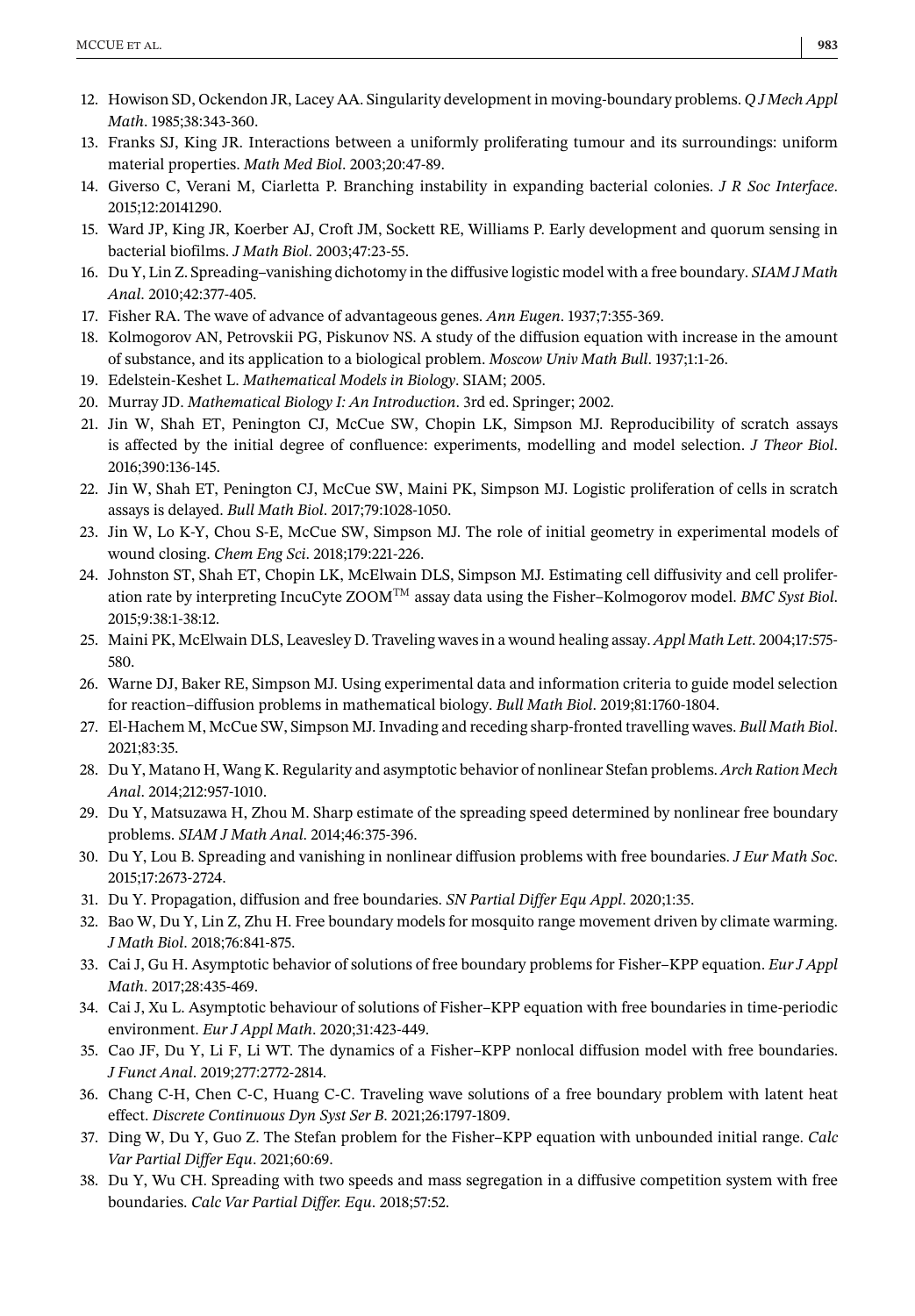- <span id="page-20-0"></span>39. Endo M, Kaneko Y, Yamada Y. Free boundary problem for a reaction–diffusion equation with positive bistable nonlinearity. *Discrete Continuous Dyn Syst Ser A*. 2020;40:3375-3394.
- 40. Jiang D-H, Wang Z-C. The diffusive logistic equation on periodically evolving domains. *J Math Anal Appl*. 2018;458:93-111.
- 41. Kaneko Y, Yamada Y. Spreading speed and profiles of solutions to a free boundary problem with Dirichlet boundary conditions. *J Math Anal Appl*. 2018;465:1159-1175.
- 42. Lutscher F, Fink J, Zhu Y. Pushing the boundaries: models for the spatial spread of ecosystem engineers. *Bull Math Biol*. 2020;82:138.
- 43. Wang RH, Wang L, Wang ZC. Free boundary problem of a reaction-diffusion equation with nonlinear convection term. *J Math Anal Appl*. 2018;467:1233-1257.
- 44. Wang M. Existence and uniqueness of solutions of free boundary problems in heterogeneous environments. *Discrete Continuous Dyn Syst Ser B*. 2019;24:415-421.
- 45. Yuan J, Huang J. Blowup and vanishing of a free boundary problem with a nonlocal reaction term. *Appl Anal*. 2021. <https://doi.org/10.1080/00036811.2020.1869940>
- 46. El-Hachem M, McCue SW, Jin W, Du Y, Simpson MJ. Revisiting the Fisher–Kolmogorov–Petrovsky–Piskunov equation to interpret the spreading–extinction dichotomy. *Proc R Soc A*. 2019;475:20190378.
- 47. El-Hachem M, McCue SW, Simpson MJ. A sharp-front moving boundary model for malignant invasion. *Physica D*. 2020;412:132639.
- 48. McCue SW, El-Hachem M, Simpson MJ. Exact sharp-fronted travelling wave solutions of the Fisher–KPP equation. *Appl Math Lett*. 2021;114:106918.
- 49. Simpson MJ. Critical length for the spreading-vanishing dichotomy in higher dimensions. *ANZIAM J*. 2020;62:3-17.
- 50. Liu S, Du Y, Liu X. Numerical studies of a class of reaction-diffusion equations with Stefan conditions. *Int J Comput Math*. 2020;97:959-979.
- 51. Ablowitz M, Zeppetella A. Explicit solutions of Fisher's equation for a special wave speed. *Bull Math Biol*. 1979;41:835-840.
- 52. Back JM, McCue SW, Moroney TJ. Numerical study of two ill-posed one phase Stefan problems. *ANZIAM J*. 2010;52:430-446.
- 53. Fasano A, Primicerio M. General free-boundary problems for the heat equation I. *J Math Anal Appl*. 1977;57:694-723.
- 54. Fasano A, Primicerio M, Lacey AA. New results on some classical parabolic free-boundary problems. *Q Appl Math*. 1981;38:439-460.
- 55. Herrero MA, Velázquez JJL. Singularity formation in the one-dimensional supercooled Stefan problem. *Eur J Appl Math*. 1996;7:119-150.
- 56. King JR, Evans JD. Regularization by kinetic undercooling of blow-up in the ill-posed Stefan problem. *SIAM J Appl Math*. 2005;65:1677-1707.
- 57. Lacey AA, Ockenson JR. Ill-posed free boundary problems. *Control Cybern*. 1985;296:C432-C433.
- 58. Sherman B. A general one-phase Stefan problem. *Q Appl Math*. 1970;28:377-382.
- 59. Skellam JG. Random dispersal in theoretical populations. *Biometrika*. 1951;38:196-218.
- 60. Eggers J, Fontelos MA. The role of self-similarity in singularities of partial differential equations. *Nonlinearity*. 2009;22:R1-R44.
- 61. Herrero MA, Velázquez JJL. On the melting of ice ball. *SIAM J Math Anal*. 1997;28:1-32.
- 62. McCue SW, King JR, Riley DS. The extinction problem for three-dimensional inward solidification. *J Eng Math*. 2005;52:389-409.
- 63. Soward AM. A unified approach to Stefan's problem for spheres. *Proc R Soc A*. 1980;373:131-147.
- 64. Simpson MJ, Baker RE, McCue SW. Models of collective cell spreading with variable cell aspect ratio: a motivation for degenerate diffusion models. *Phys Rev E*. 2011;83:021901.
- 65. Fadai, NT, Simpson MJ. New travelling wave solutions of the Porous–Fisher model with a moving boundary. *J Phys A Math Theor*. 2020;53:095601.
- 66. McCue SW, Jin W, Moroney TJ, Lo K-Y, Chou SE, Simpson MJ. Hole-closing model reveals exponents for nonlinear degenerate diffusivity functions in cell biology. *Physica D*. 2019;398:130-140.
- 67. Sánchez Garduno F, Maini PK. Traveling wave phenomena in some degenerate reaction-diffusion equations. *J Differ Equ*. 1994;117:281-319.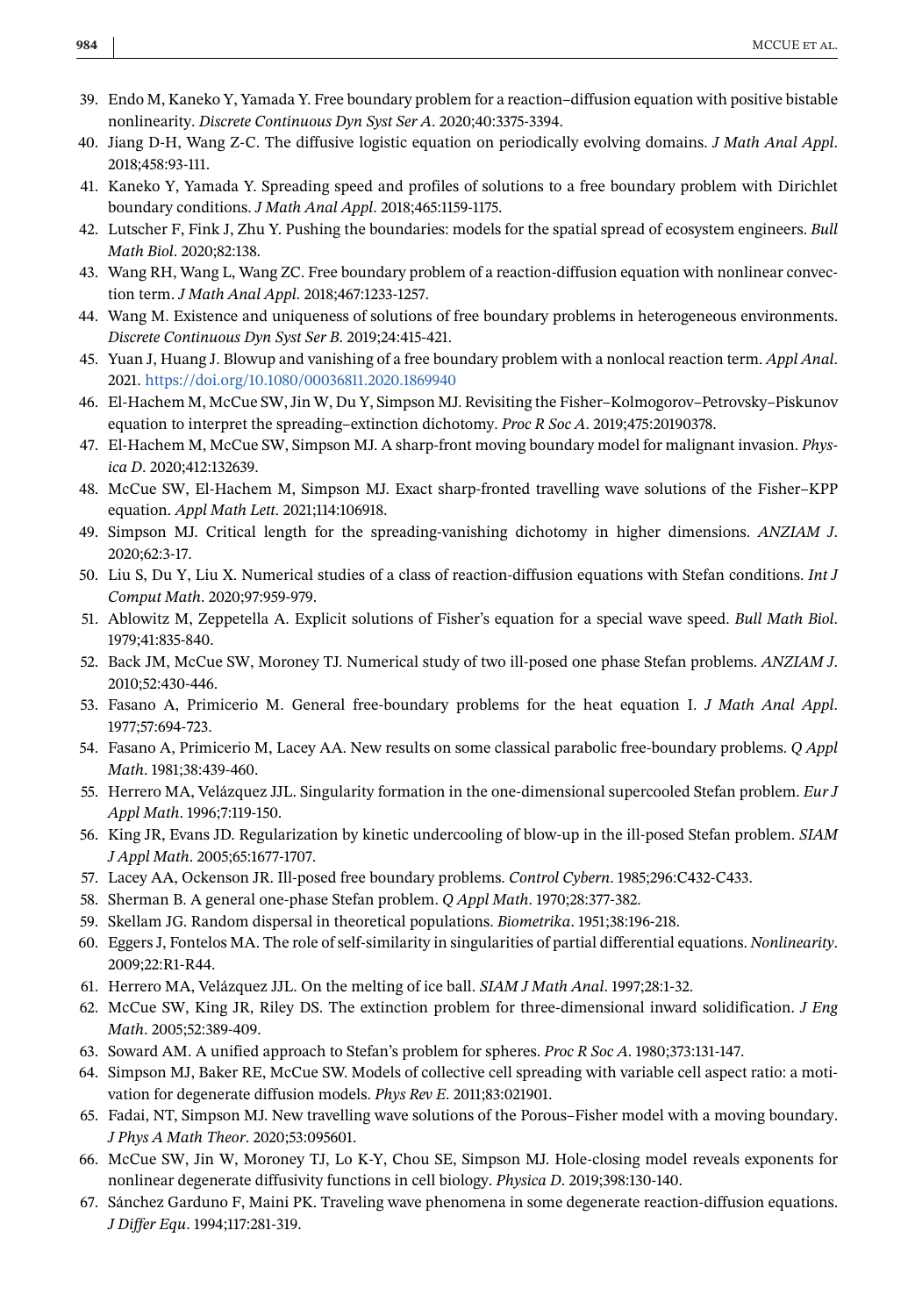- <span id="page-21-0"></span>68. Witelski TP. Merging traveling waves for the porous-Fisher's equation. *Appl Math Lett*. 1995;8:57-62.
- 69. Berestycki J, Brunet É, Derrida B. Exact solution and precise asymptotics of a Fisher–KPP type front. *J Phys A Math Theor*. 2018;51:035204.
- 70. Berestycki J, Brunet É, Penington S. Global existence for a free boundary problem of Fisher–KPP type. *Nonlinearity*. 2019;32:3912-3939.
- 71. Berestycki J, Brunet É, Penington S. A free boundary problem arising from branching Brownian motion with selection. *Trans Am Math Soc*. 2021;374:6269-6329.
- 72. Tisbury ADO, Needham DJ, Tzella A. The evolution of traveling waves in a KPP reaction-diffusion model with cut-off reaction rate. I. Permanent form traveling waves. *Stud Appl Math*. 2021;146:301-329.
- 73. Deng K, Levine HA. The role of critical exponents in blow-up theorems: the sequel. *J Math Anal Appl*. 2000;243:85-126.
- 74. Levine HA. The role of critical exponents in blowup theorems. *SIAM Rev*. 1990;32:262-288.
- 75. Whitham GB. *Linear and Nonlinear Waves*. Wiley; 2011.
- 76. Mullins WW, Sekerka RF. Morphological stability of a particle growing by diffusion or heat flow. *J Appl Phys*. 1963;34:323-329.

**How to cite this article:** McCue SW, El-Hachem M, Simpson MJ. Traveling waves, blow-up, and extinction in the Fisher–Stefan model. *Stud Appl Math*. 2022;148:964–986. <https://doi.org/10.1111/sapm.12465>

#### **APPENDIX A: NUMERICAL METHODS**

To obtain numerical solutions of the Fisher–Stefan equation

$$
\frac{\partial u}{\partial t} = \frac{\partial^2 u}{\partial x^2} + \lambda u (1 - u),\tag{A1}
$$

for  $0 < x < s(t)$  and  $t > 0$ , we use a boundary fixing transformation  $y = x/s(t)$  so that we have

$$
\frac{\partial u}{\partial t} = \frac{1}{s^2(t)} \frac{\partial^2 u}{\partial y^2} + \frac{y}{s(t)} \frac{ds(t)}{dt} \frac{\partial u}{\partial y} + \lambda u(1 - u),\tag{A2}
$$

on the fixed domain,  $0 < y < 1$ . Here,  $s(t)$  is the time-dependent length of the domain, and we will explain how we solve for this quantity later. To close the problem, we also transform the boundary conditions giving

$$
\frac{\partial u}{\partial y} = 0 \quad \text{at} \quad y = 0,\tag{A3}
$$

$$
u = 0 \quad \text{at} \quad y = 1. \tag{A4}
$$

The key to obtaining accurate numerical solutions of Equation (A1) is to take advantage of the fact that for many problems we consider  $u(x, t)$  varies rapidly near  $x = s(t)$ , whereas  $u(x, t)$  is approximately constant near  $x = 0$ . Motivated by this spatial structure, we discretize Equation (A2) using a variable mesh where the mesh spacing varies geometrically from  $\delta y_{\text{min}} = y_N$  –  $y_{N-1} = 1 - y_{N-1}$  at  $y = 1$ , to  $\delta y_{\text{max}} = y_2 - y_1 = y_2 - 0$  at  $y = 0$ . Results in this work are computed with  $N = 1001$  mesh points with  $\delta y_{\text{min}} = 1 \times 10^{-6}$ . With these constraints we solve for the